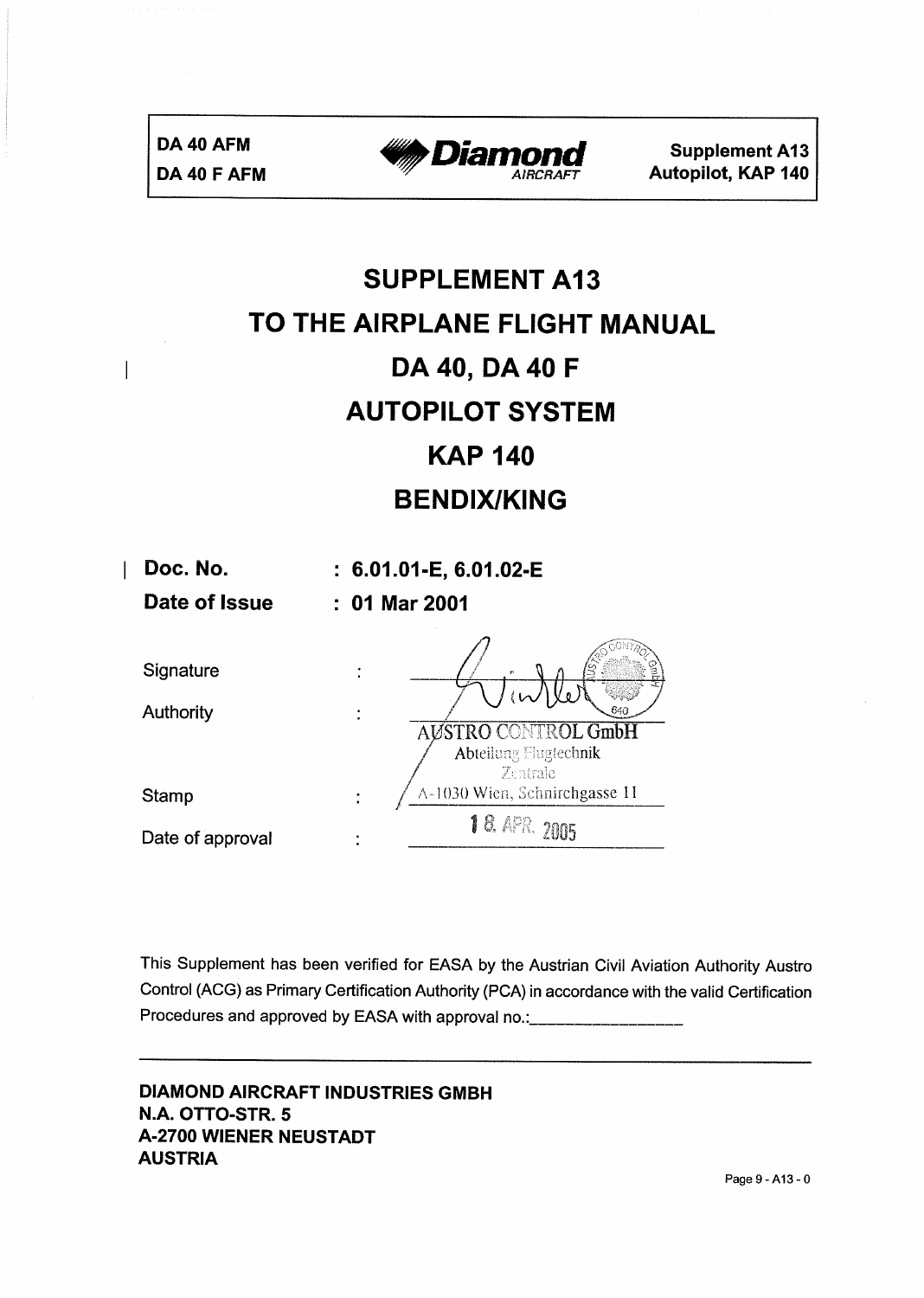DA 40 AFM DA 40 F AFM



**Supplement A13**<br>Autopilot, KAP 140

# 0.1 RECORD OF REVISIONS

| Rev.<br>No.      | Reason                                            | <b>Chapter</b> | Page(s)               | Date of<br><b>Revision</b>  | <b>Approval</b><br><b>Note</b> | <b>Approval</b><br><b>Date</b> | Date<br>Inserted | <b>Signature</b> |
|------------------|---------------------------------------------------|----------------|-----------------------|-----------------------------|--------------------------------|--------------------------------|------------------|------------------|
| 1                | M M 40-099<br>P/N Change<br>Autopilot<br>Computer | all            | all except<br>9-A13-0 | 26 May 2003  A. Winkler for | approved by<br>ACG             | 06 Jun 2003                    |                  |                  |
| $\boldsymbol{2}$ | DA 40 F AFM<br>Rev. 0<br>EASA<br>Statement        | all            | all                   | 15 Mar 2005                 | POS SISKS                      | a<br>G<br>E<br>I               |                  |                  |
|                  |                                                   |                |                       |                             |                                |                                |                  |                  |

| Doc. $\# 6.01.01 - E$ |        |             |                  |
|-----------------------|--------|-------------|------------------|
| Doc. $\#$ 6.01.02-E   | Rev. 2 | 15 Mar 2005 | Page 9 - A13 - 1 |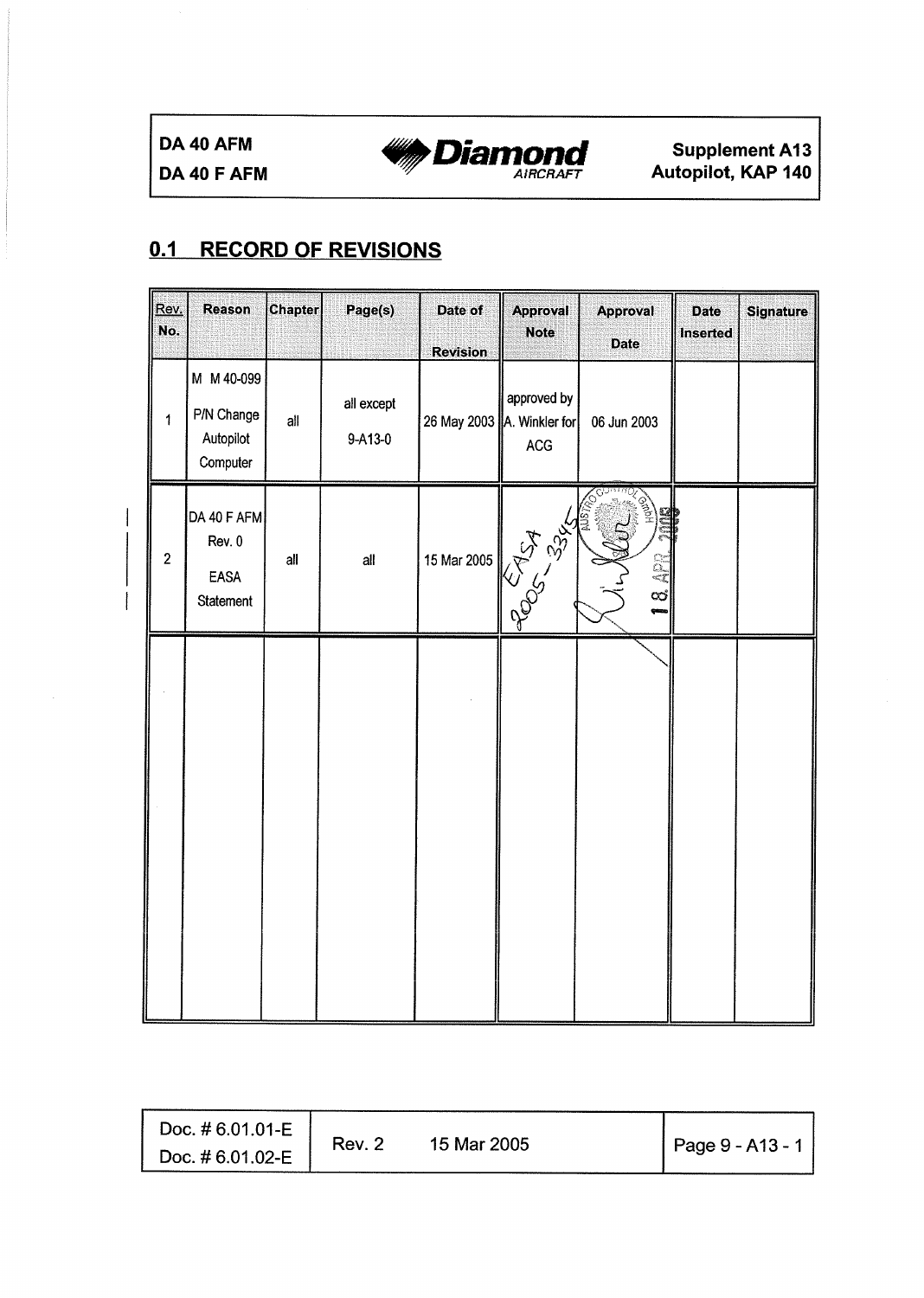

# **0.2 LIST OF EFFECTIVE PAGES**

| Chapter     | Page                   | Date        |
|-------------|------------------------|-------------|
|             | 9-A13-0                | 15 Mar 2005 |
|             | $9 - A13 - 1$          | 15 Mar 2005 |
| $\mathbf 0$ | $9 - A13 - 2$          | 15 Mar 2005 |
|             | $9 - A13 - 3$          | 15 Mar 2005 |
|             | $9 - A13 - 4$          | 15 Mar 2005 |
| 1           | $9 - A13 - 5$          | 15 Mar 2005 |
|             | $9 - A13 - 6$<br>appr. | 15 Mar 2005 |
|             | $9 - A13 - 7$<br>appr. | 15 Mar 2005 |
|             | $9 - A13 - 8$          | 15 Mar 2005 |
| 3           | 9-A13-9                | 15 Mar 2005 |
|             |                        | 15 Mar 2005 |
|             | 9-A13-11               | 15 Mar 2005 |
|             | $\overline{2}$         | 9-A13-10    |

| Doc. # 6.01.01-E |        |             |                    |
|------------------|--------|-------------|--------------------|
| Doc. # 6.01.02-E | Rev. 2 | 15 Mar 2005 | $Page 9 - A13 - 2$ |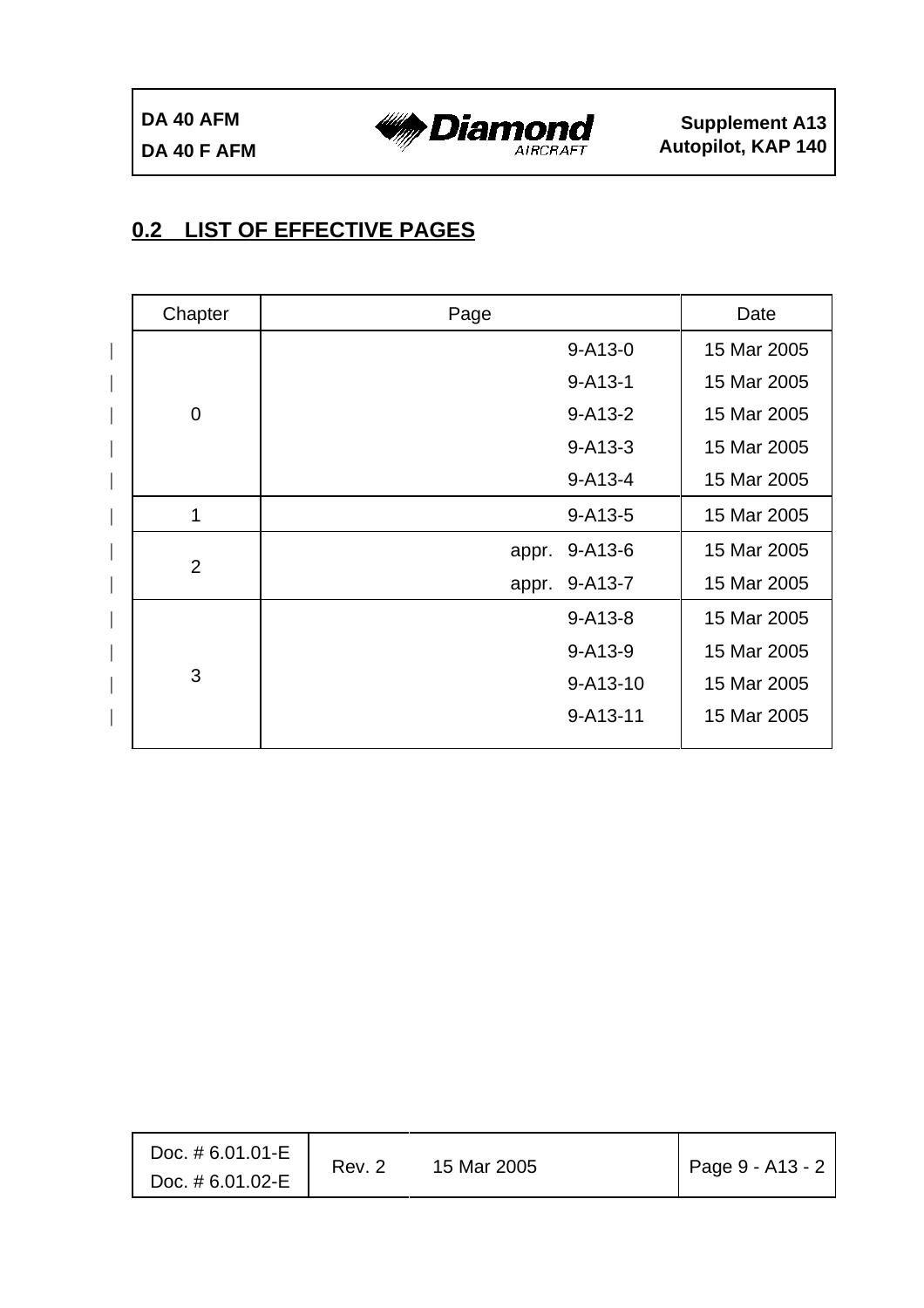**DA 40 AFM DA 40 F AFM**



**Supplement A13 Autopilot, KAP 140**

|                | 9-A13-11 | 15 Mar 2005 |
|----------------|----------|-------------|
|                | 9-A13-12 | 15 Mar 2005 |
|                | 9-A13-13 | 15 Mar 2005 |
|                | 9-A13-14 | 15 Mar 2005 |
|                | 9-A13-15 | 15 Mar 2005 |
|                | 9-A13-16 | 15 Mar 2005 |
| 4A             | 9-A13-17 | 15 Mar 2005 |
|                | 9-A13-18 | 15 Mar 2005 |
|                | 9-A13-19 | 15 Mar 2005 |
|                | 9-A13-20 | 15 Mar 2005 |
|                | 9-A13-21 | 15 Mar 2005 |
|                | 9-A13-22 | 15 Mar 2005 |
|                | 9-A13-23 | 15 Mar 2005 |
|                | 9-A13-23 | 15 Mar 2005 |
|                | 9-A13-24 | 15 Mar 2005 |
| 4B             | 9-A13-25 | 15 Mar 2005 |
|                | 9-A13-26 | 15 Mar 2005 |
| 5, 6           | 9-A13-27 | 15 Mar 2005 |
|                | 9-A13-27 | 15 Mar 2005 |
|                | 9-A13-28 | 15 Mar 2005 |
|                | 9-A13-29 | 15 Mar 2005 |
|                | 9-A13-30 | 15 Mar 2005 |
| $\overline{7}$ | 9-A13-31 | 15 Mar 2005 |
|                | 9-A13-32 | 15 Mar 2005 |
|                | 9-A13-33 | 15 Mar 2005 |
|                | 9-A13-34 | 15 Mar 2005 |
|                | 9-A13-35 | 15 Mar 2005 |
| 8              | 9-A13-36 | 15 Mar 2005 |

| Doc. $\# 6.01.01 - E$ |        |             |                  |
|-----------------------|--------|-------------|------------------|
| Doc. $\# 6.01.02 - E$ | Rev. 2 | 15 Mar 2005 | Page 9 - A13 - 3 |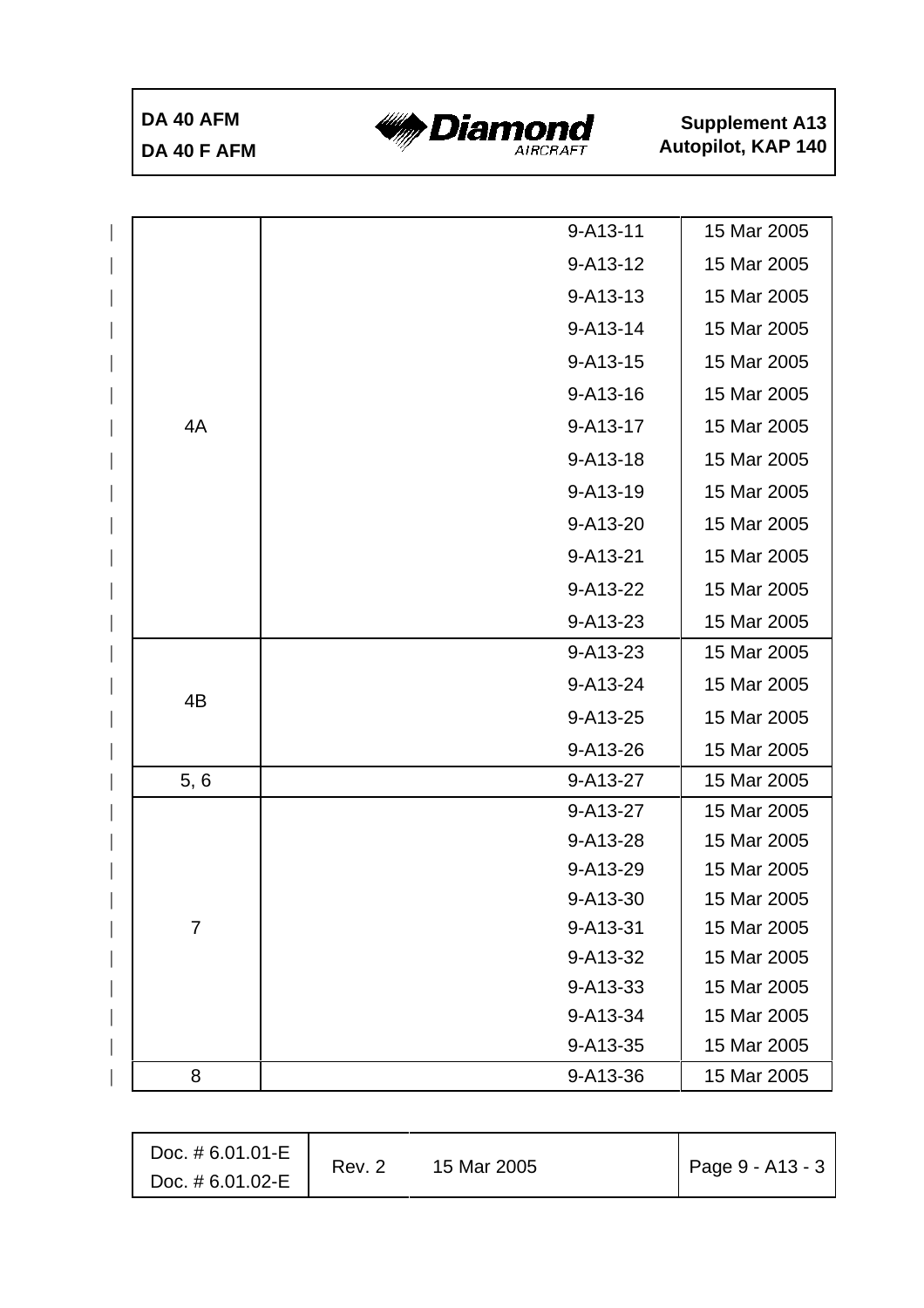**DA 40 AFM DA 40 F AFM**



**Supplement A13 Autopilot, KAP 140**

| Doc. # 6.01.01-E | Rev. 2 |             |                  |
|------------------|--------|-------------|------------------|
| Doc. # 6.01.02-E |        | 15 Mar 2005 | Page 9 - A13 - 4 |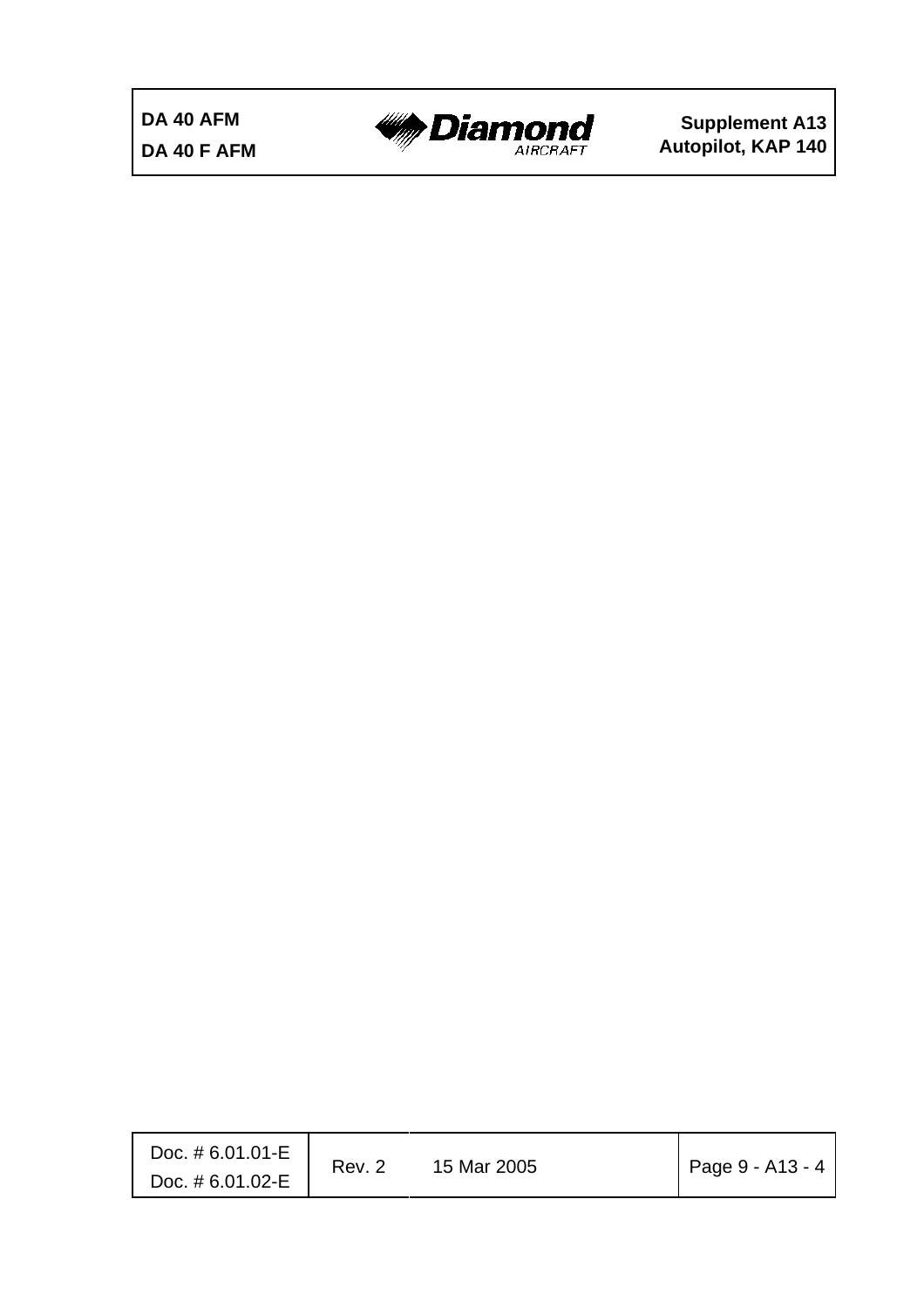

# **0.3 TABLE OF CONTENTS**

|                | Page                                              |
|----------------|---------------------------------------------------|
|                |                                                   |
|                |                                                   |
|                |                                                   |
|                | 4A. NORMAL OPERATING PROCEDURES 9-A13-11          |
|                | 4B. ABNORMAL OPERATING PROCEDURES 9-A13-23        |
| 5 <sub>1</sub> |                                                   |
| 6.             |                                                   |
|                |                                                   |
| 8.             | AIRPLANE HANDLING, CARE AND MAINTENANCE  9-A13-36 |

| Doc. # 6.01.01-E      |        |             |                  |
|-----------------------|--------|-------------|------------------|
| Doc. $\# 6.01.02 - E$ | Rev. 2 | 15 Mar 2005 | Page 9 - A13 - 5 |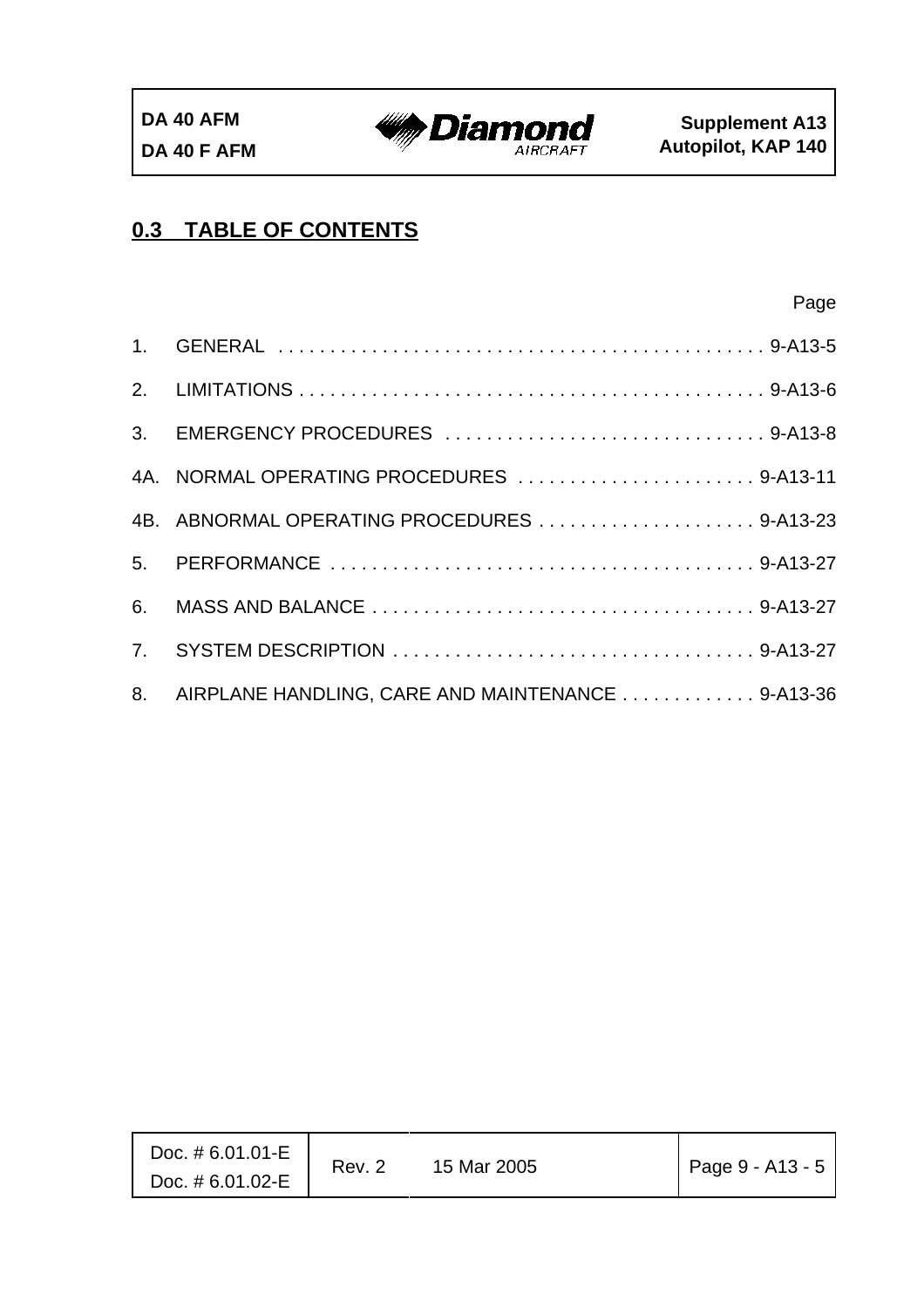

# **1. GENERAL**

This Supplement supplies the information necessary for the efficient operation of the airplane when the Autopilot System KAP 140 is installed. The information contained within this Supplement is to be used in conjunction with the complete AFM.

This Supplement is a permanent part of this AFM and must remain in this AFM at all times when the Autopilot System KAP 140 is installed.

| Doc. # 6.01.01-E |        |             |                    |
|------------------|--------|-------------|--------------------|
| Doc. # 6.01.02-E | Rev. 2 | 15 Mar 2005 | Page $9 - A13 - 6$ |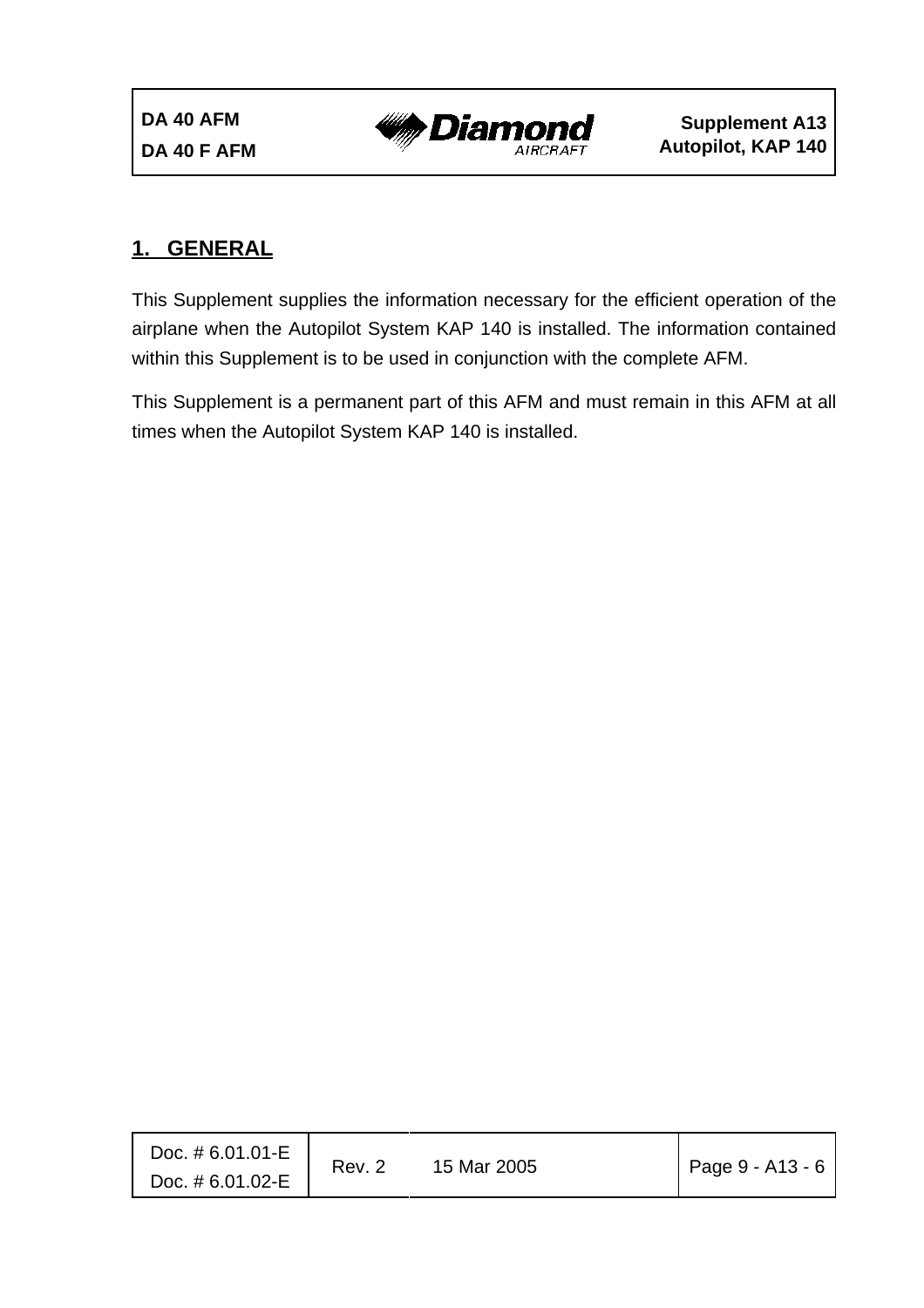

#### **2. LIMITATIONS**

- A. The entire preflight test procedure outlined under Section 4 of this Supplement, must be successfully completed prior to each flight. Use of the autopilot or manual electrical trim system is prohibited prior to completion of these tests.
- B. During autopilot operation, a pilot with the seat belt fastened must be seated at the left pilot position.
- C. The autopilot must be DISENGAGED during take-off and landing.
- D. The system is approved for Category I operation only (Approach mode selected).
- E. Maximum flap extension during approach operation: T/O position

| F. | Autopilot maximum airspeed limitation: | <b>165 KIAS</b> |
|----|----------------------------------------|-----------------|
|    | Autopilot minimum airspeed limitation: | 70 KIAS         |

- G. Altitude Select captures below 800 feet AGL are prohibited (if altitude preselect option installed).
- H. The autopilot must be disengaged below 200 feet AGL during approach operations and below 800 feet AGL for all other phases of flight.
- I. Overriding the autopilot to change pitch or roll attitude is prohibited. (Disengage or press CWS while maneuvering.)
- J. The AUTOPILOT circuit breaker must be pulled following any inflight illumination of the red TRIM FAIL warning light, but only after first completing the Emergency Procedures (Section 3). The manual electric trim and autopilot autotrim systems will be disabled with the AUTOPILOT circuit breaker pulled.

| Doc. $\# 6.01.01 - E$ |      |             |                  |
|-----------------------|------|-------------|------------------|
| Doc. $\# 6.01.02 - E$ | Rev. | 15 Mar 2005 | Page 9 - A13 - 7 |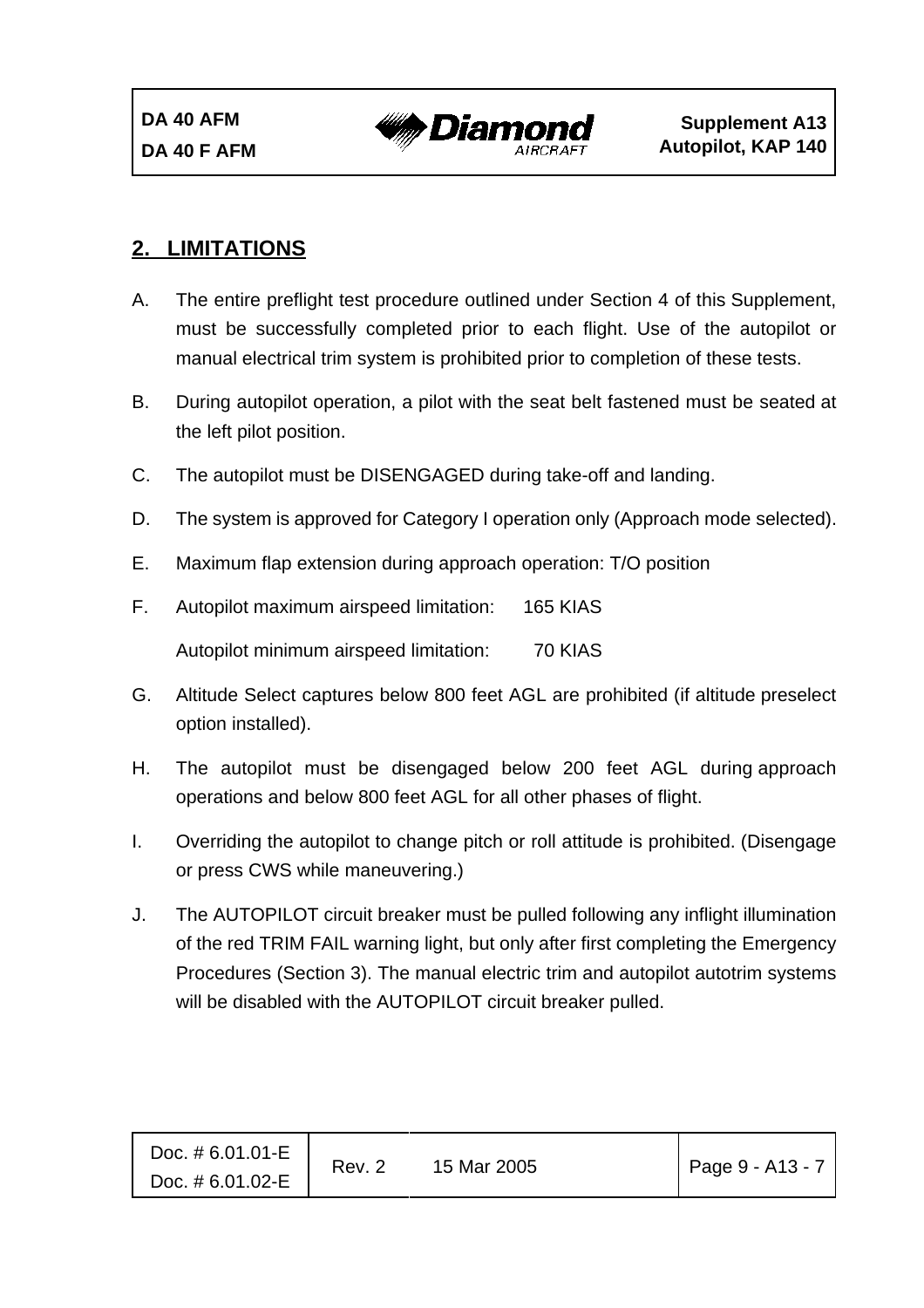

The red TRIM FAIL warning will illuminate normally during the preflight self test. If the TRIM FAIL light remains illuminated after the preflight self test, the AUTOPILOT circuit breaker must be pulled. The TRIM FAIL light will extinguish when the circuit breaker is pulled.

- K. The autopilot must be disengaged if the Alternate Static Valve is open.
- L. The following limitation placard is in the forward view of the pilot:



| Doc. # 6.01.01-E      |        |             |                    |
|-----------------------|--------|-------------|--------------------|
| Doc. $\# 6.01.02 - E$ | Rev. 2 | 15 Mar 2005 | Page $9 - A13 - B$ |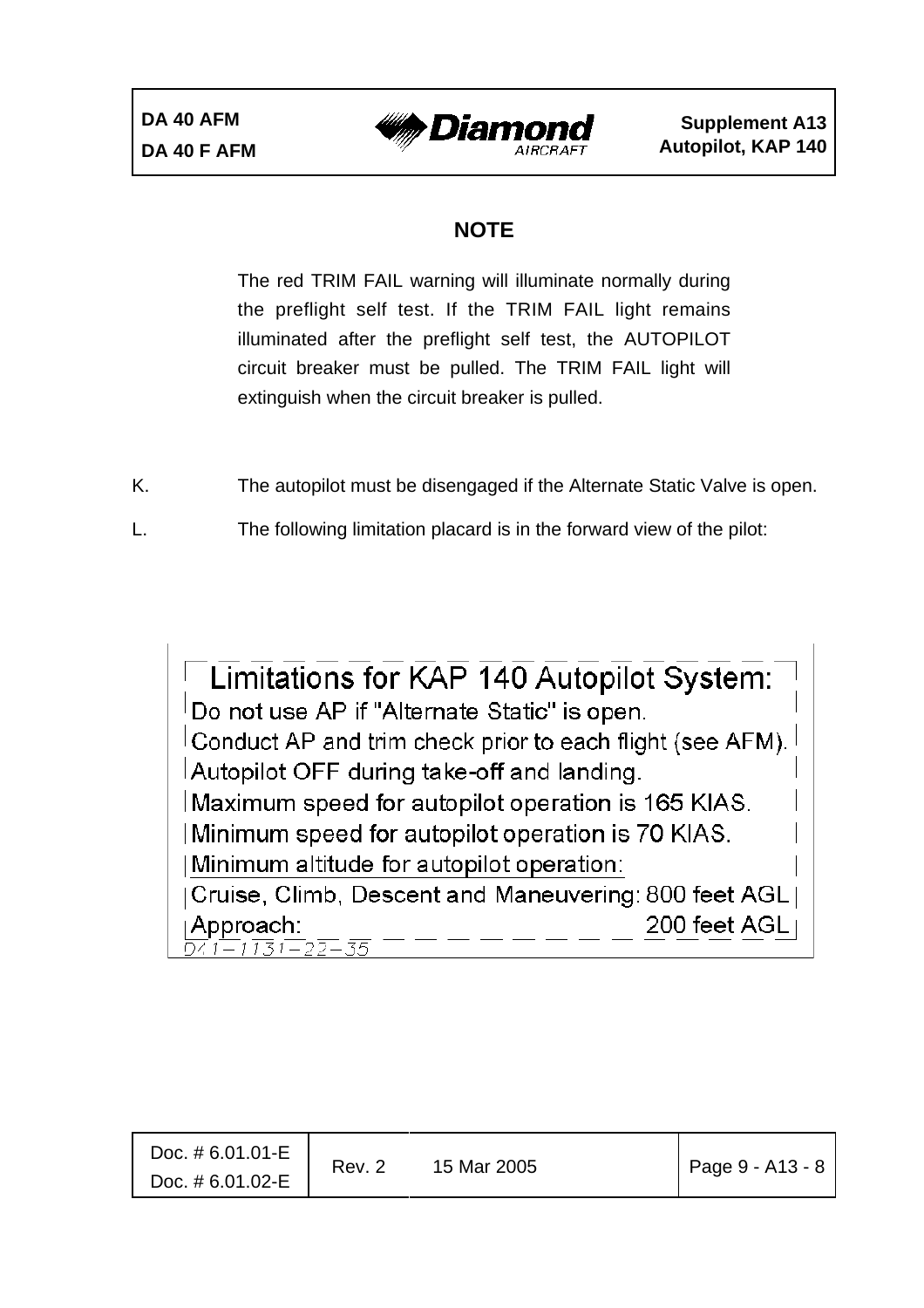**DA 40 AFM DA 40 F AFM**



**Supplement A13 Autopilot, KAP 140**

| Doc. # 6.01.01-E | Rev. 2 |             |                    |
|------------------|--------|-------------|--------------------|
| Doc. # 6.01.02-E |        | 15 Mar 2005 | Page $9 - A13 - 9$ |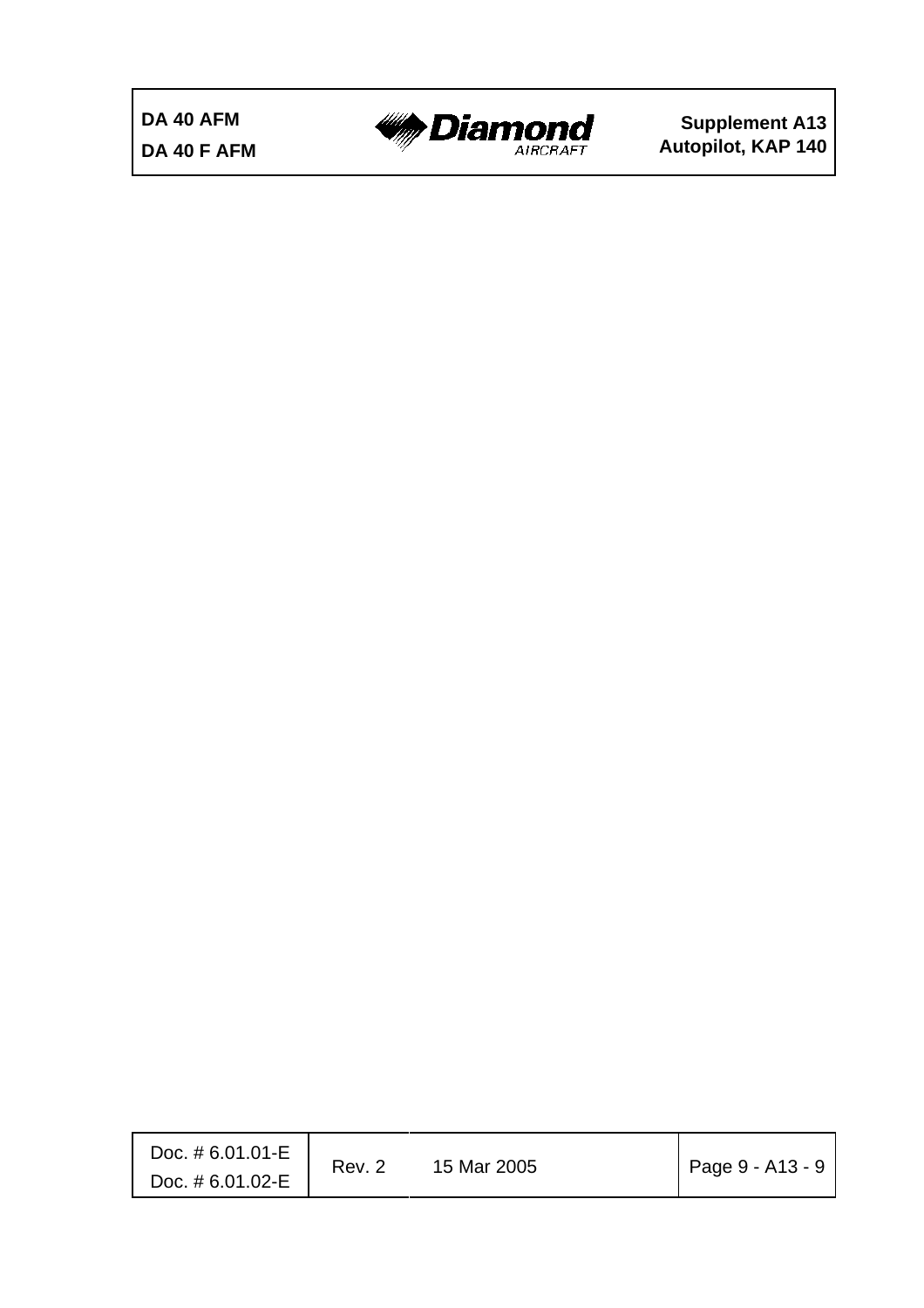

### **3. EMERGENCY PROCEDURES**

The four step procedure listed below should be among the basic airplane emergency procedures that are committed to memory. It is important that the pilot be proficient in accomplishing all four steps without reference to this manual.

In case of Autopilot, Autopilot Trim, or Manual Electric Trim malfunction (accomplish Items A and B simultaneously):

- A. Airplane Control Stick GRASP FIRMLY and regain airplane control.
- B. AP DISC Switch PRESS and HOLD throughout recovery.
- C. AIRPLANE RETRIM manually as needed.
- D. AUTOPILOT Circuit Breaker PULL.

## **NOTE**

The AVIONIC MASTER switch may be used as an alternate means of removing all power from the autopilot and electric trim system. If necessary perform steps A through C above, then turn the AVIONIC MASTER switch off before locating and pulling the AUTOPILOT circuit breaker. Turn the AVIONIC MASTER switch ON as soon as possible to restore power to all other avionics equipment. Primary attitude, airspeed and altitude instruments will remain operational at all times.

| Doc. $\# 6.01.01 - E$ | Rev. 2 | 15 Mar 2005 | Page 9 - A13 - 10 |
|-----------------------|--------|-------------|-------------------|
| Doc. # 6.01.02-E      |        |             |                   |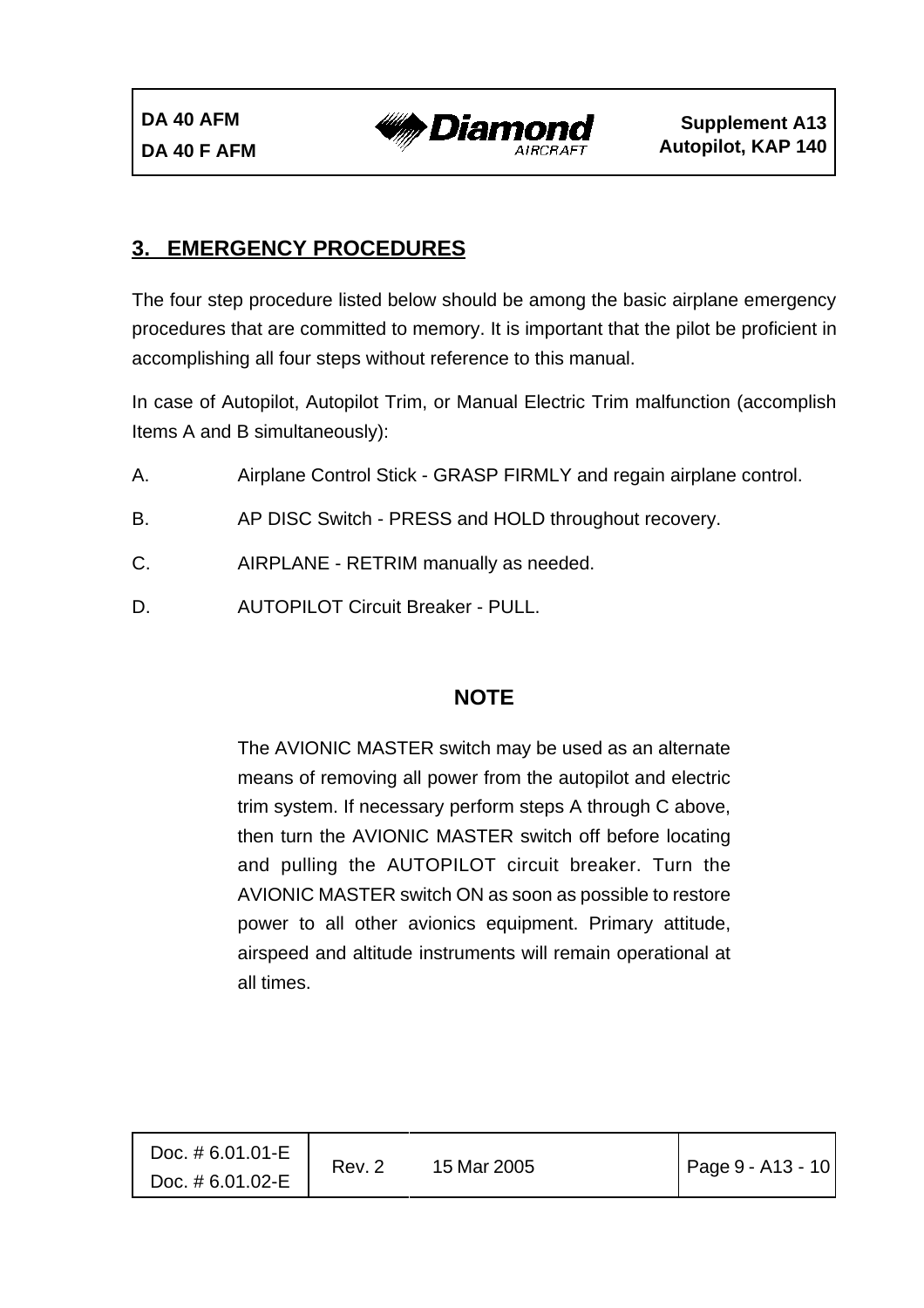

### **WARNING**

Do not attempt to re-engage the autopilot following an autopilot, autotrim, or manual electric trim malfunction until the cause for the malfunction has been corrected.

Maximum Altitude losses and maximum absolute Attitude changes due to an autopilot malfunction:

| Configuration          | <b>Alt Loss</b> | <b>Pitch</b> | <b>Roll</b>  |
|------------------------|-----------------|--------------|--------------|
| Cruise, Climb, Descent | 400 ft          | $25^{\circ}$ | $50^{\circ}$ |
| Maneuvering            | 400 ft          | $25^{\circ}$ | $35^\circ$   |
| Approach               | $100$ ft        | $15^{\circ}$ | $20^{\circ}$ |

#### **NOTES**

The following paragraphs are presented to supply additional information for the purpose of providing the pilot with a more complete understanding of the recommended course of action for an emergency situation.

1. An autopilot trim malfunction may be recognized as an uncommanded deviation in the airplane flight path or when there is abnormal control stick or trim wheel motion. In some cases, especially for autopilot trim, there may be little or no airplane motion, yet the red TRIM FAIL annunciator may illuminate and an alert tone will sound. The primary concern in reacting to an autopilot or autopilot trim malfunction, or to an automatic disconnect of the autopilot, is in maintaining control of the airplane. Immediately grasp the control stick and press and hold down the AP DISC switch throughout the recovery. Manipulate the controls as required to safely maintain operation of the airplane within all of its operating limitations.

| Doc. $\# 6.01.01 - E$ | Rev. 2 |             |                                   |
|-----------------------|--------|-------------|-----------------------------------|
| Doc. # 6.01.02-E      |        | 15 Mar 2005 | $\vert$ Page 9 - A13 - 11 $\vert$ |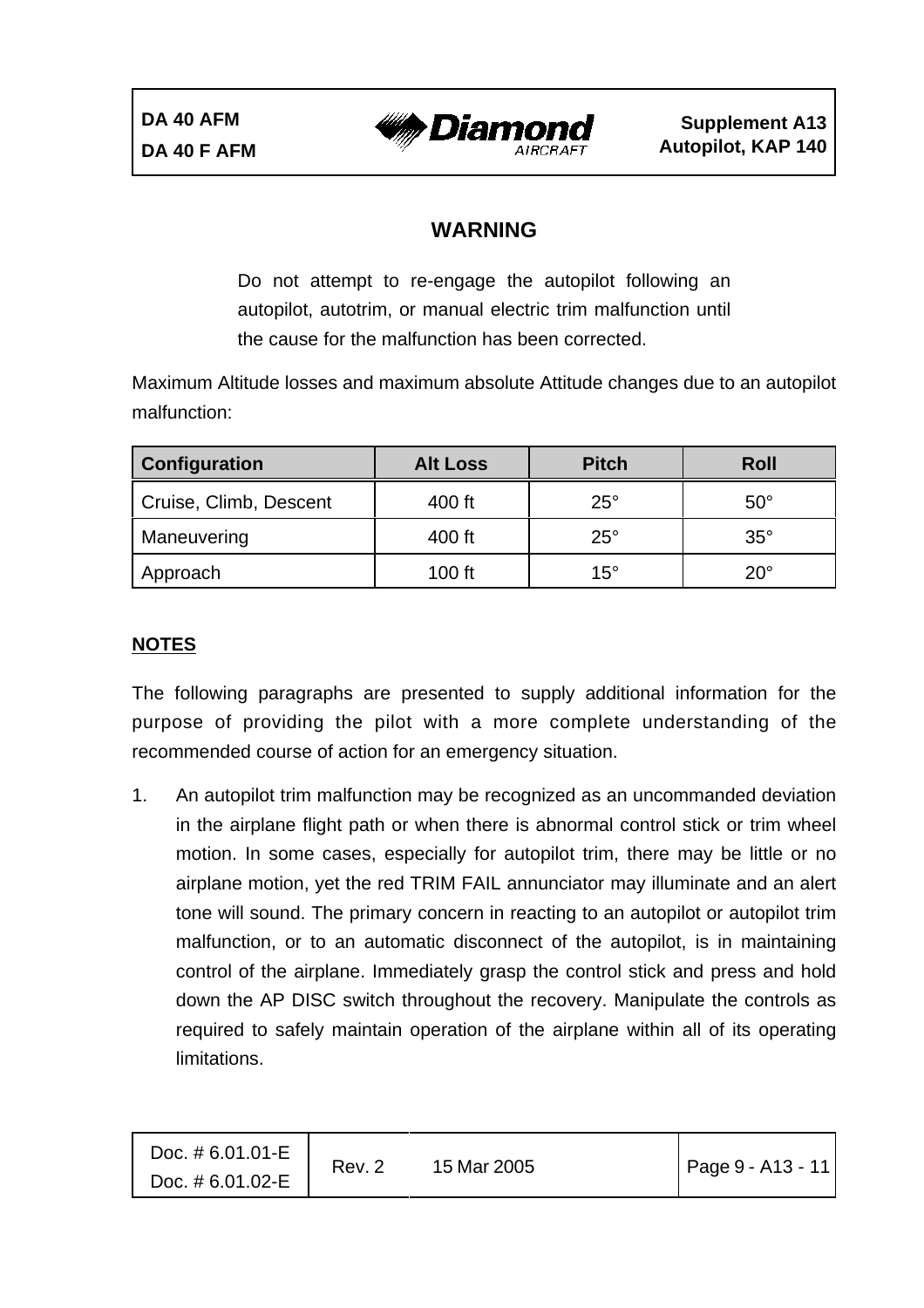**DA 40 AFM DA 40 F AFM**



**Supplement A13 Autopilot, KAP 140**

Elevator trim should be used manually as needed to relieve control forces. Finally, locate and pull the AUTOPILOT circuit breaker, to completely disable these systems.

- 2. A manual electric trim malfunction may be recognized by the illumination of the red TRIM FAIL warning light accompanied by an alert tone, or by unusual trim wheel motions with the autopilot mode DISENGAGED without pilot actuation of the manual electric trim switch. As with an autopilot malfunction, the first concern following a manual electric trim malfunction is regaining control of the airplane. Grasp the control stick firmly and press and hold down the AP DISC switch. Locate and pull the AUTOPILOT circuit breaker.
- 3. Note that the emergency procedure for any malfunction is essentially the same: immediately grasp the control stick and regain airplane control while pressing and holding the AP DISC switch down, and manually retrim the airplane as needed. After these steps have been accomplished secure the autopilot or electric trim system using the proper circuit breaker. As with any other airplane emergency procedure, it is important that the 4 steps of the Autopilot/Electric Trim Emergency Procedures located on page 8 of this Supplement are committed to memory.
- 4. The AVIONICS MASTER switch may be used as required to remove all power from the Autopilot and Electric Trim systems while the circuit breaker is located and pulled. Return the AVIONICS MASTER switch to the ON position as soon as possible. With the AVIONICS MASTER switch off, all flight instruments will remain operational; however, communications, navigation, and identification equipment will be inoperable.
- 5. The KAP 140 autopilot incorporates a pitch monitor that detects abnormal airplane acceleration in the vertical axis; therefore, if the airplane, for any reason, is moved rapidly in pitch, the autopilot may disconnect automatically.
- 6. It is important that all portions of the autopilot and electric trim system are

| Doc. # 6.01.01-E |        |             |                                   |
|------------------|--------|-------------|-----------------------------------|
| Doc. # 6.01.02-E | Rev. 2 | 15 Mar 2005 | $\vert$ Page 9 - A13 - 12 $\vert$ |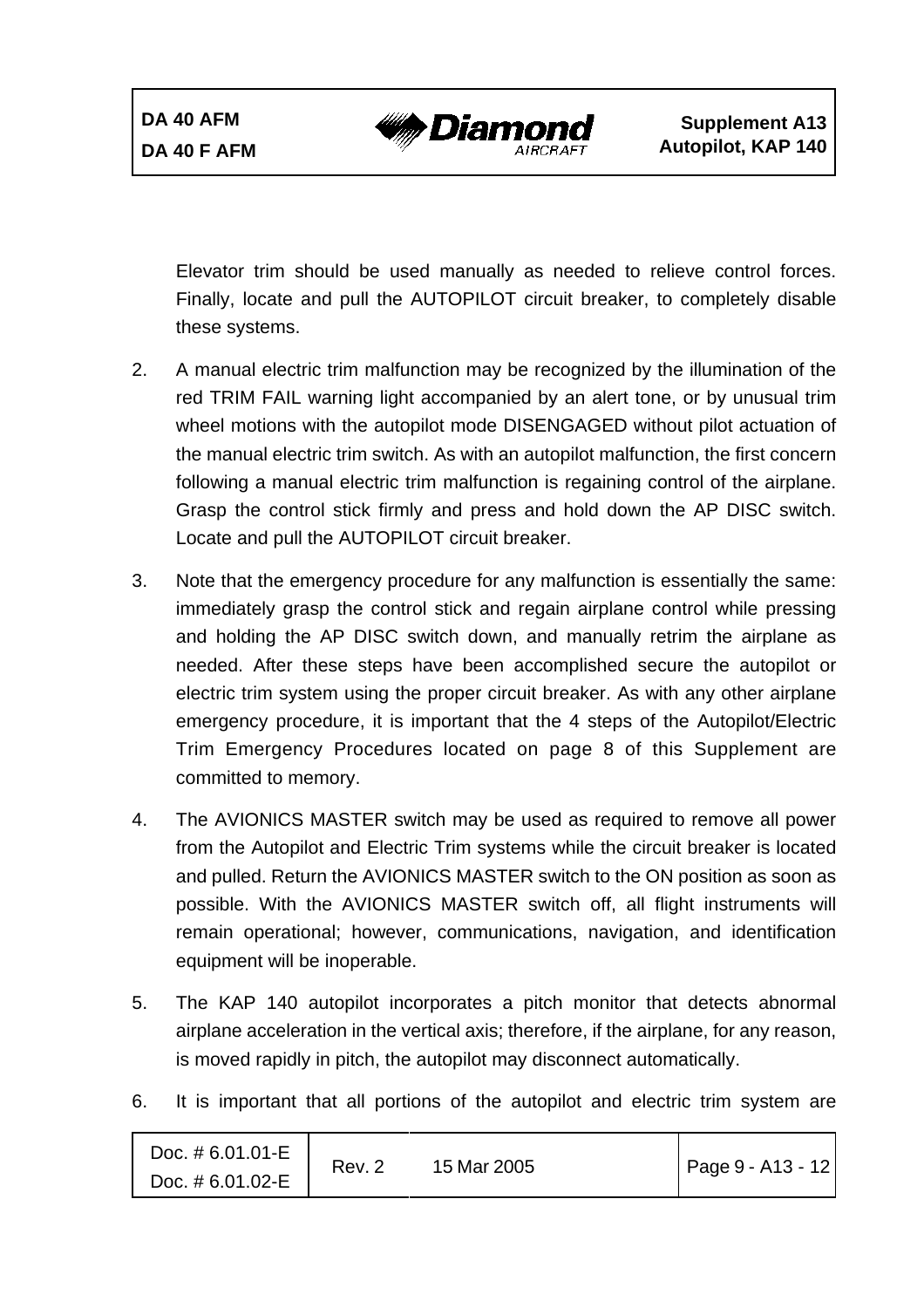

preflight tested prior to each flight in accordance with the procedures published herein in order to assure their integrity and continued safe operation during flight.

# **WARNING**

Do not attempt to re-engage the autopilot or to use the manual electric trim system following an autopilot, autotrim or manual electric trim malfunction until the cause for the malfunction has been corrected.

# **4A. NORMAL OPERATING PROCEDURES**

#### **4A.3.4.A BEFORE TAXIING**

1. POWER APPLICATION AND SELF TEST - A self test is performed upon power application to the computer. This test is a sequence of internal checks that validate proper system operation prior to allowing normal operation. The sequence is indicated by "PFT" with an increasing number for the sequence steps. Successful completion of self test is identified by all display segments being illuminated (Display Test) and the disconnect tone sounding.

## **NOTE**

Following the preflight self test, the red P warning on the face of the autopilot may illuminate indicating that the pitch axis cannot be engaged. This condition should be temporary, lasting approximately 30 seconds. The P will extinguish and normal operation will be available.

| Doc. $\# 6.01.01 - E$ |        |             |                   |
|-----------------------|--------|-------------|-------------------|
| Doc. $\# 6.01.02 - E$ | Rev. 2 | 15 Mar 2005 | Page 9 - A13 - 13 |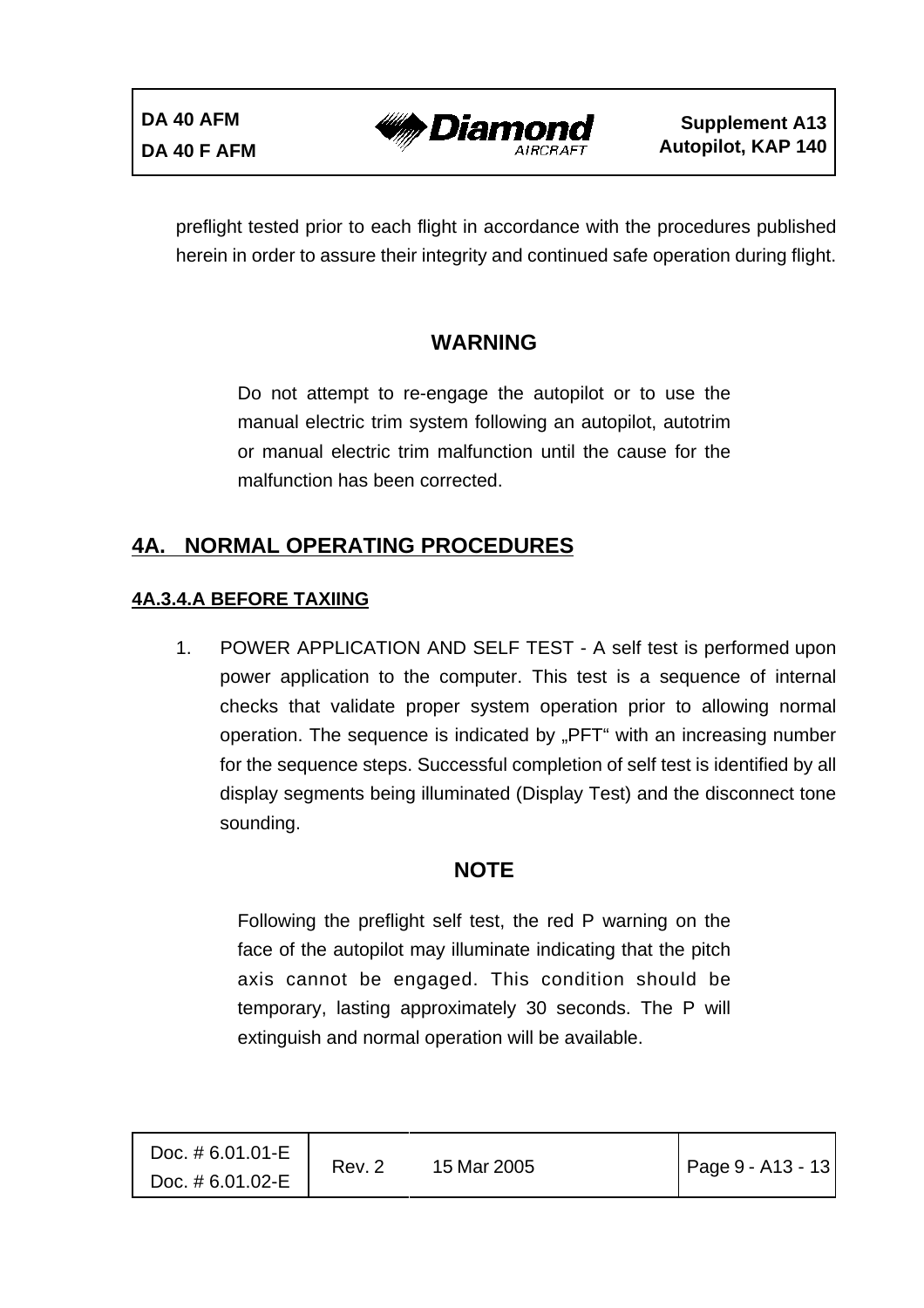

If power to the autopilot is cycled in flight (i.e., through the autopilot circuit breaker for instance) it is possible that a 5 minute delay may be necessary prior to autopilot engagement to allow the pitch axis accelerometer circuit to stabilize. Engagement prior to stabilization may result in mildly erratic pitch axis behavior.

#### **WARNING**

If the TRIM FAIL warning light stays on, the autotrim did not pass the preflight test. The autopilot circuit breaker must be pulled. Manual electric trim cannot be used.

2. MANUAL ELECTRIC TRIM - TEST as follows:

Press the AP DISC switch down and hold while commanding trim. Manual Electric Trim should not operate either nose up or nose down.

- 3. AUTOPILOT ENGAGE by pressing AP button.
- 4. FLIGHT CONTROLS MOVE fore, aft, left and right to verify that the autopilot clutches can be overpowered.
- 5. AP DISC Switch PRESS. Verify that the autopilot disconnects.
- 6. TRIM SET to take-off position manually.
- 7. AP DISC Switch PRESS.

| Doc. $\# 6.01.01 - E$ |        |             |                   |
|-----------------------|--------|-------------|-------------------|
| Doc. #6.01.02-E       | Rev. 2 | 15 Mar 2005 | Page 9 - A13 - 14 |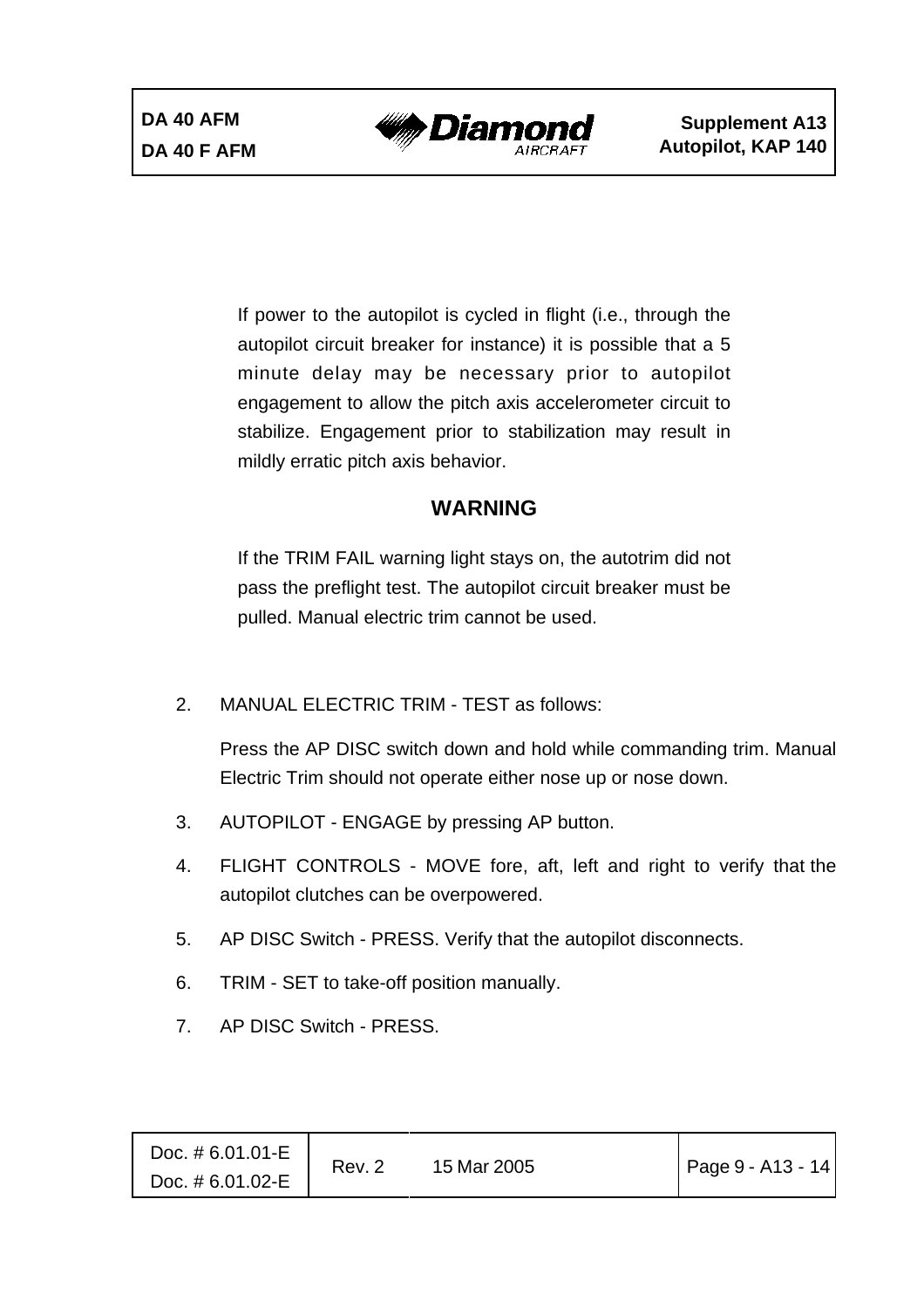

- 8. Autopilot Altitude Alert/Preselector Operation (if Altitude Preselect Option is installed).
	- a. BARO setting CHECK.

# **CAUTION**

If the installation does not incorporate automatic baro setting, the baro display will flash until set manually by the pilot. Continue to set manually throughout the flight. Each time the altimeter baro setting requires adjustment. No further reminders (flashing) will be given.

b. ALTITUDE SELECT knob (if Altitude Preselect Option is installed) - ROTATE until the desired altitude is displayed.

#### **NOTE**

An altitude alert is annuciated 1000 ft prior to arrival at the selected altitude. After arriving at the selected altitude, a further alert is annunciated if the airplane deviates from the selected altitude by  $\pm 200$  ft. The alert is a series of 5 short tones.

| Doc. $\# 6.01.01 - E$ | Rev. 2 | 15 Mar 2005 |                   |
|-----------------------|--------|-------------|-------------------|
| Doc. $\# 6.01.02 - E$ |        |             | Page 9 - A13 - 15 |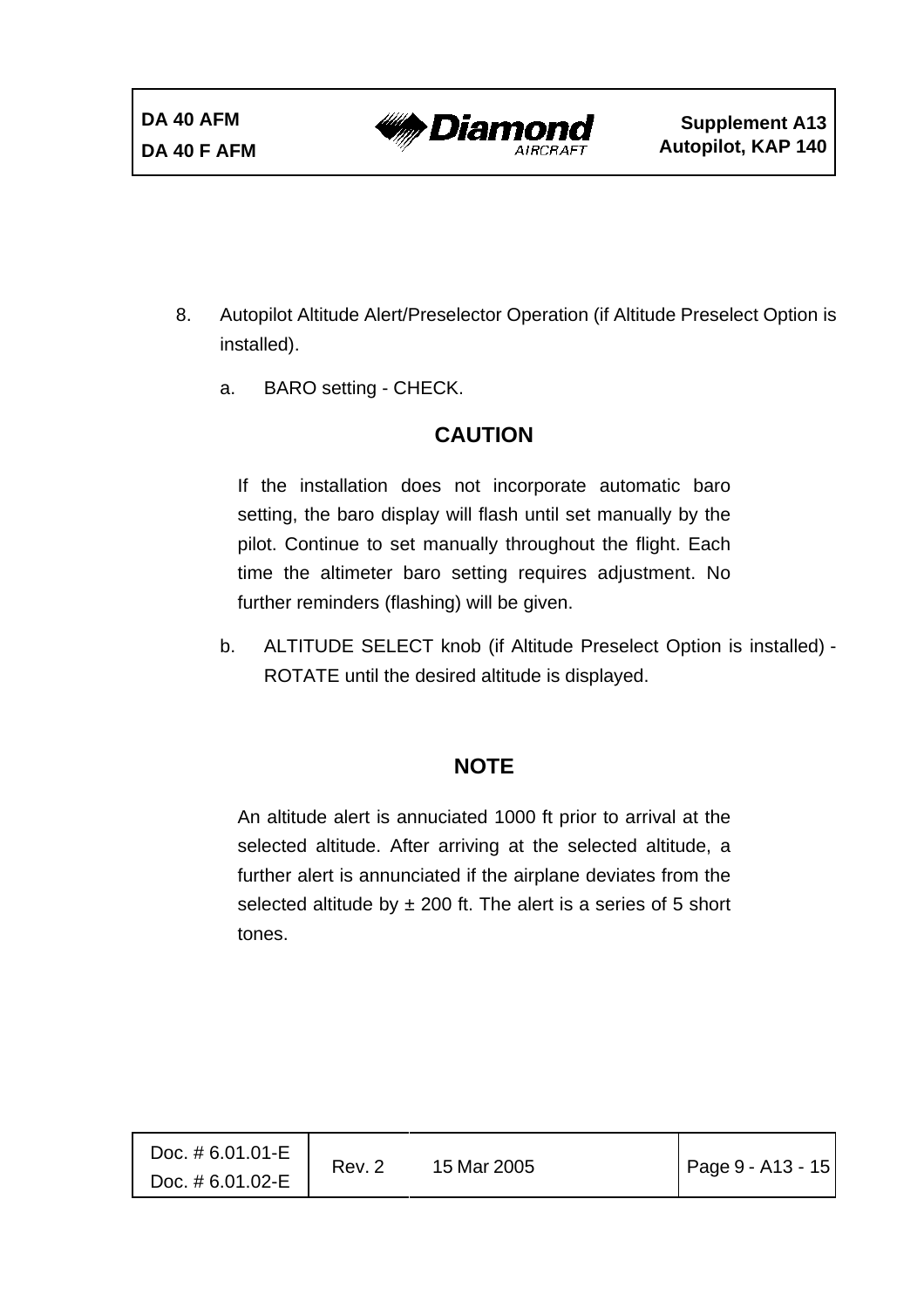

#### **4A.3.8 CLIMB / 4A.3.11 DESCENT**

1. Elevator Trim - VERIFY or SET to place the airplane in a trimmed condition prior to Autopilot engagement.

#### **NOTE**

Engaging the autopilot into a mistrim condition may cause unwanted attitude changes and a TRIM FAIL annunication.

2. AP Button - PRESS. Note ROL and VS annunciators on. If no other modes are selected, the autopilot will operate in the ROL and vertical speed hold modes.

# **WARNING**

The pilot in command must continuously monitor the autopilot when it is engaged, and be prepared to disconnect the autopilot and take immediate corrective action - including manual control of the airplane and/or performance of emergency procedures - if autopilot operation is not as expected or if airplane control is not maintained.

During all autopilot coupled operations the pilot in command must use proper autopilot commands and use the appropriate combination of engine power and wing flaps to ensure that the airspeed is maintained between 70 and 165 KIAS, and the airplane does not exceed other basic airplane operating limitations.

| Doc. $\# 6.01.01 - E$ | Rev. 2 | 15 Mar 2005 |                   |
|-----------------------|--------|-------------|-------------------|
| Doc. $\# 6.01.02 - E$ |        |             | Page 9 - A13 - 16 |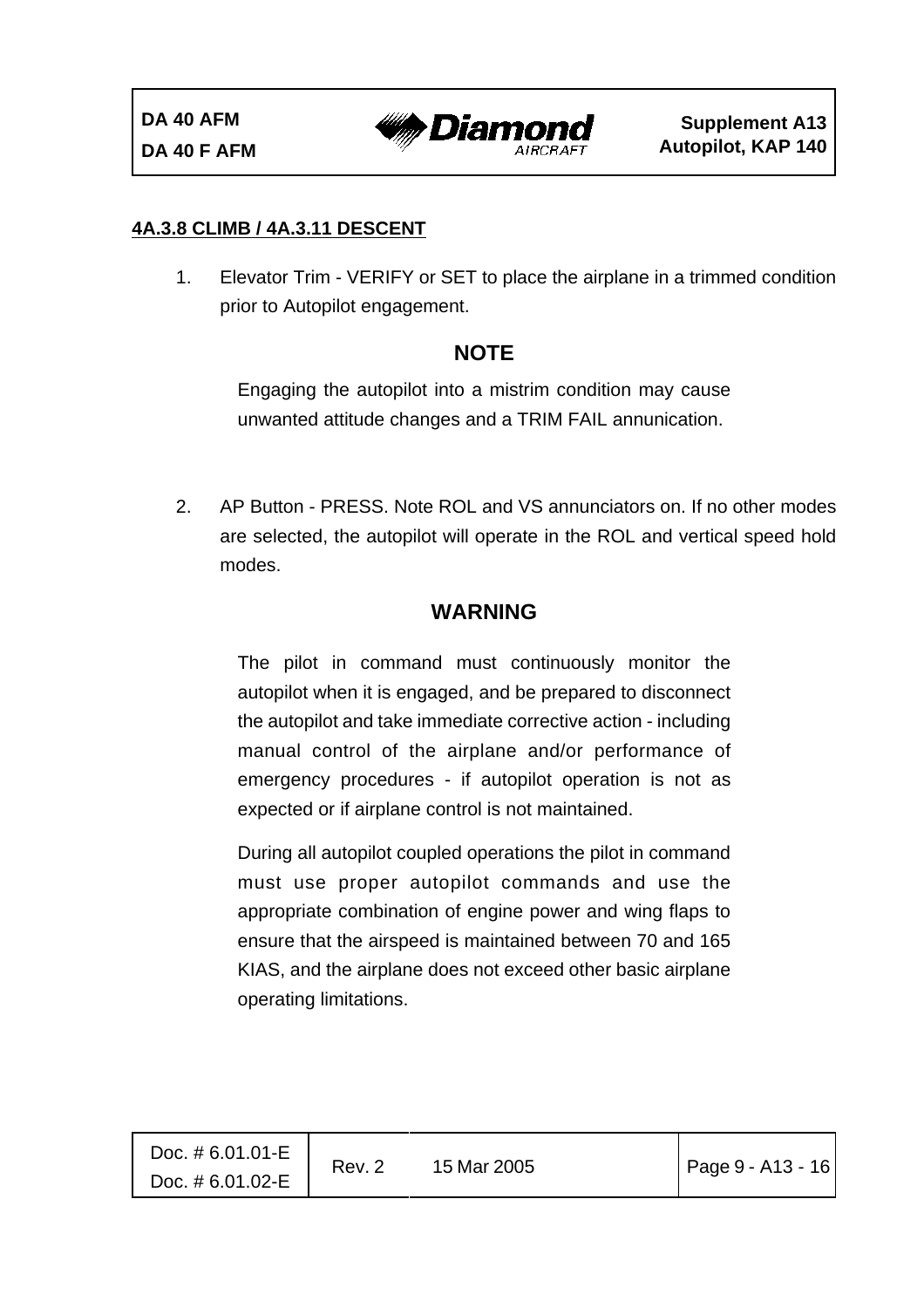

**Supplement A13 Autopilot, KAP 140**

#### **WARNING**

When operating at or near the best rate of climb airspeed and using vertical speed hold, it is easy to decelerate to an airspeed on the back side of the power curve where a decrease in airspeed results in a reduced rate of climb. Continued operation on the back side of the power curve in vertical speed hold mode will result in a stall.

When operating at or near the maximum autopilot speed, it may be necessary to reduce power in order to maintain the desired rate of descent and not exceed the maximum autopilot speed.

#### **CAUTION**

Avoid abrupt power changes at low indicated airspeeds with the autopilot engaged.

#### **WARNING**

Do not help the autopilot or hand-fly the airplane with the autopilot engaged as the autopilot will run the pitch trim to oppose control wheel movement. A mistrim of the airplane, with accompanying large elevator control forces, may result if the pilot manipulates the control wheel manually while the autopilot is engaged.

3. BARO setting - CHECK if not automatic.

| Doc. # 6.01.01-E      |        |             |                   |
|-----------------------|--------|-------------|-------------------|
| Doc. $\# 6.01.02 - E$ | Rev. 2 | 15 Mar 2005 | Page 9 - A13 - 17 |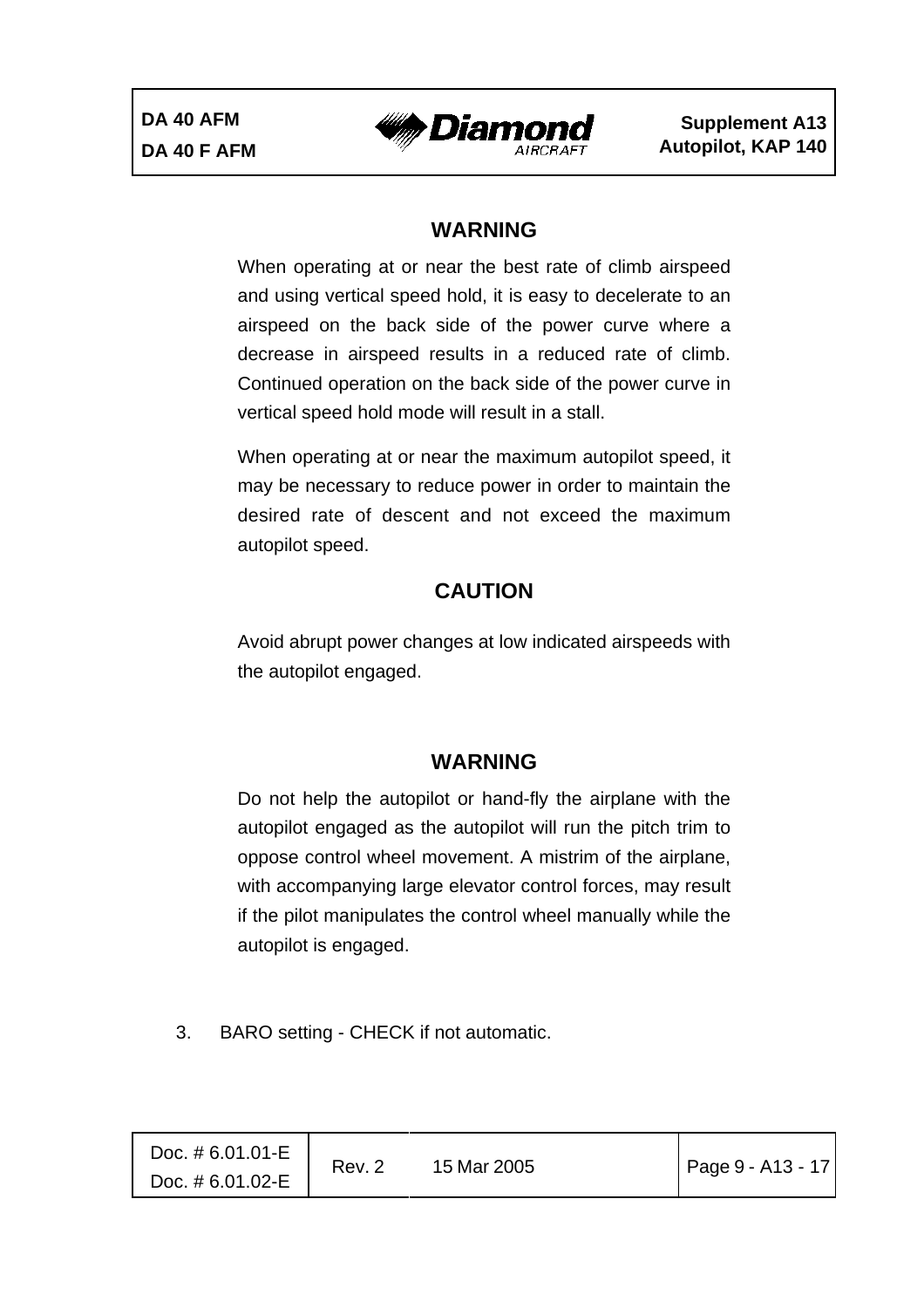

- 4. Using CWS
	- a. CWS Button PRESS and MOVE airplane nose to the desired vertical speed.
	- b. CWS Button RELEASE. Autopilot will command airplane vertical speed up to the limits of  $\pm$  2000 ft/min.
- 5. Using Vertical Trim
	- a. VERTICAL TRIM Control PRESS either the UP or DN button to modify airplane vertical speed within the limits of  $\pm$  2000 ft/min.
	- b. VERTICAL TRIM Control RELEASE when desired vertical speed is displayed. The autopilot will command the desired vertical speed.

#### **4A.3.9. CRUISE**

#### **NOTE**

The airplane´s altitude may vary by as much as 120 feet with an airspeed change from 70 KIAS to 140 KIAS in altitude hold in heavy turbulence.

- 1. ALT Mode Selector Button PRESS. Note ALT mode annunciator ON. The autopilot will maintain the selected baro corrected altitude.
- 2. Capture preselected altitudes (if Altitude Preselect Option is installed)
	- a. ALTITUDE SELECT knob ROTATE until the desired altitude is displayed. Note ARM annunciation occurs automatically upon altitude selection when the autopilot is engaged.

| Doc. # 6.01.01-E |        |             |                   |
|------------------|--------|-------------|-------------------|
| Doc. #6.01.02-E  | Rev. 2 | 15 Mar 2005 | Page 9 - A13 - 18 |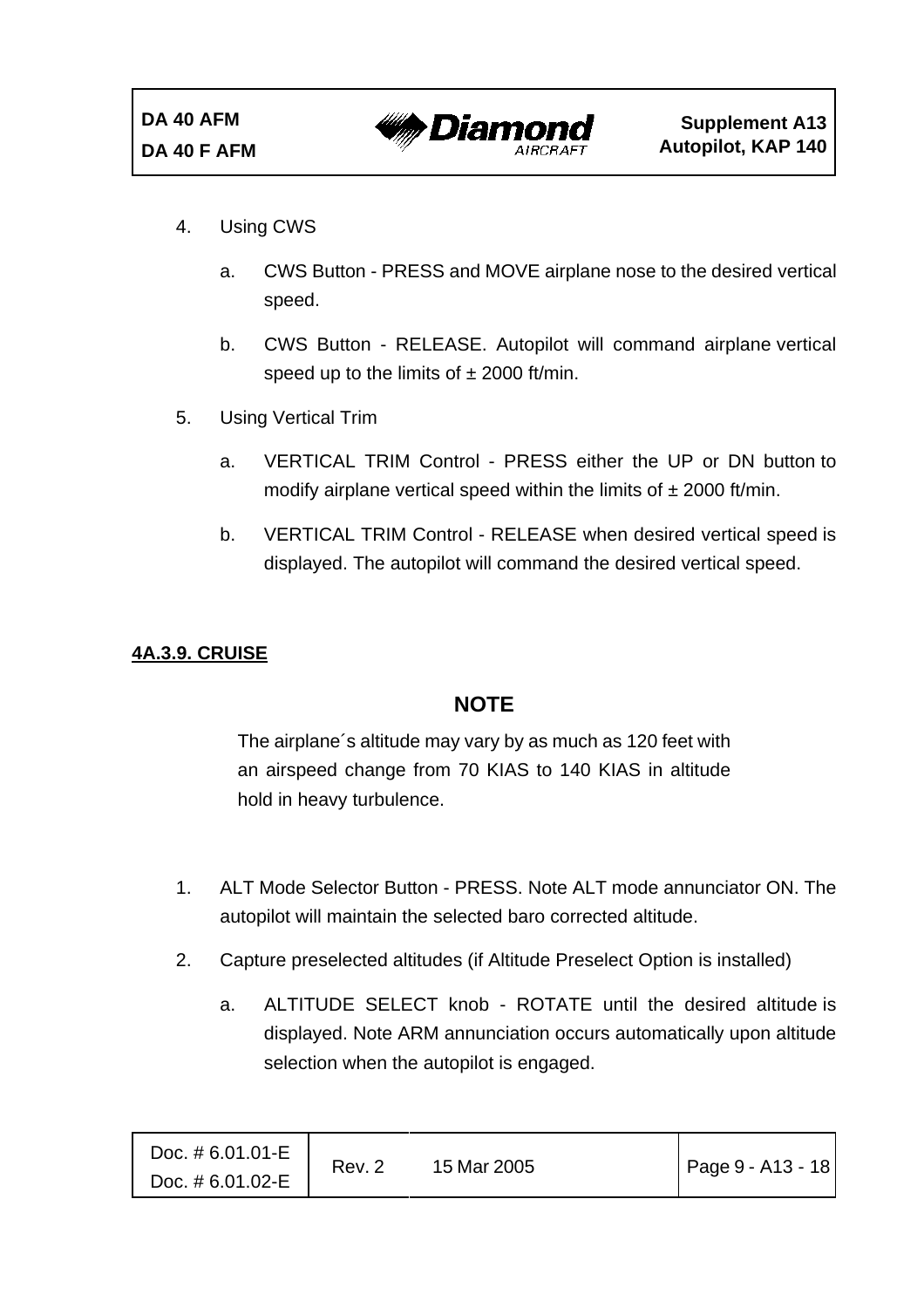

- b. ALTITUDE SELECT MODE (ARM) button PUSH to alternately disarm or arm altitude capture.
- c. Airplane ESTABLISH vertical speed necessary to intercept the selected altitude.

Autopilot tracking performance will be degraded in turbulence. Use of basic 'ROL' mode is recommended during operation in heavy turbulence. It is recommended that the autopilot be disconnected and that the airplane be flown by hand in severe turbulence.

| Doc. $\# 6.01.01 - E$ |        |             |                   |
|-----------------------|--------|-------------|-------------------|
| Doc. # 6.01.02-E      | Rev. 2 | 15 Mar 2005 | Page 9 - A13 - 19 |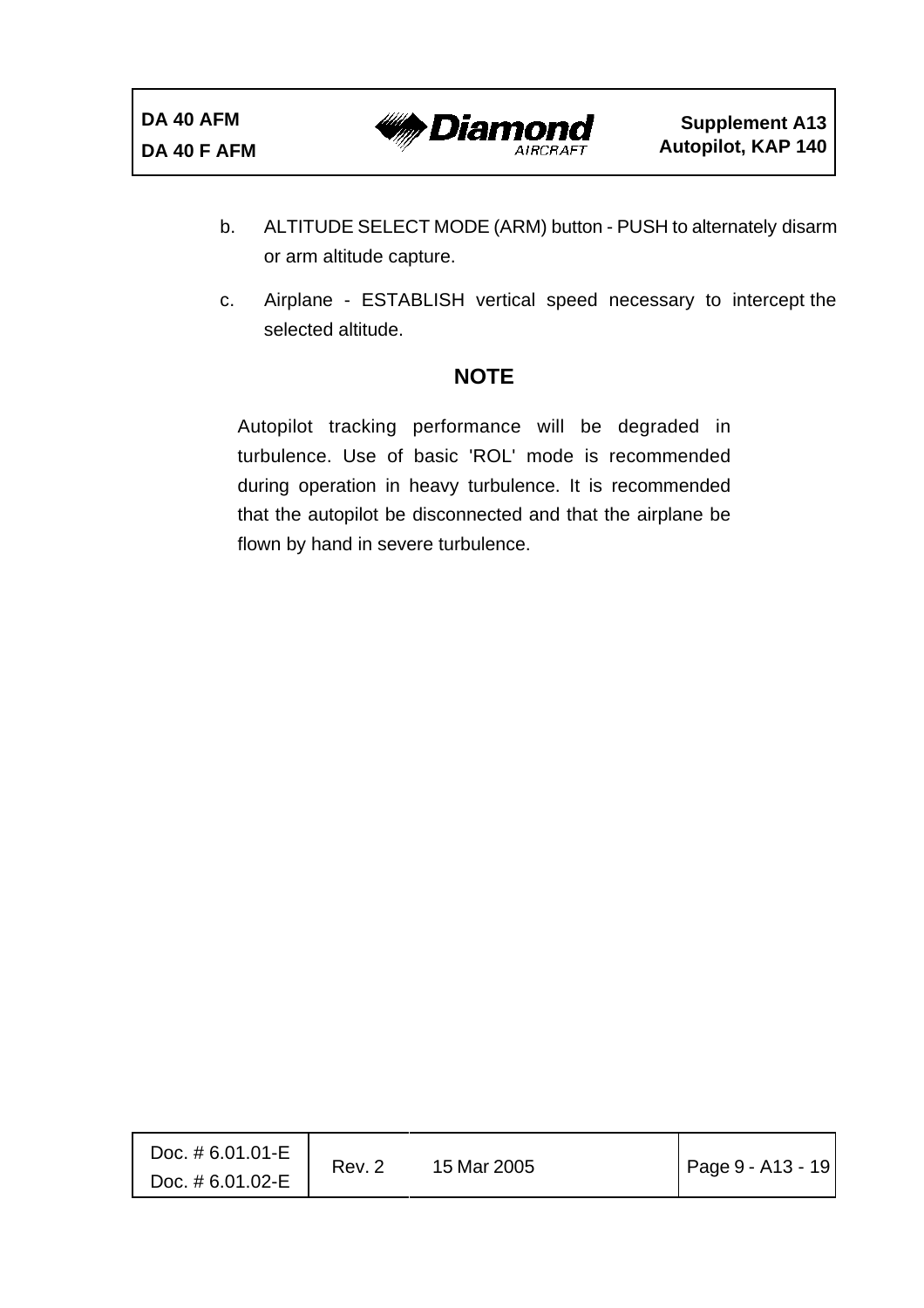

- 3. Change altitudes
	- a. Using CWS (recommended for altitude changes greater than 100 ft.)
		- 1) CWS Button PRESS and fly airplane to desired altitude.
		- 2) CWS Button RELEASE when desired altitude is reached. The autopilot will maintain the desired altitude.
	- b. Using Vertical Trim (recommended for altitude changes less than 100 ft.)
		- 1) VERTICAL TRIM Control PRESS and HOLD either the UP or DN button. Vertical Trim will seek an altitude rate of change of about 500 fpm.
		- 2) VERTICAL TRIM Control Release when the desired altitude is reached. The autopilot will maintain the desired altitude.

As an alternative, press either the UP or DN button with a succession of quick momentary presses programming either an increase or decrease in the altitude reference at the rate of 20 feet per button press.

| Doc. # 6.01.01-E |        |             |                   |
|------------------|--------|-------------|-------------------|
| Doc. # 6.01.02-E | Rev. 2 | 15 Mar 2005 | Page 9 - A13 - 20 |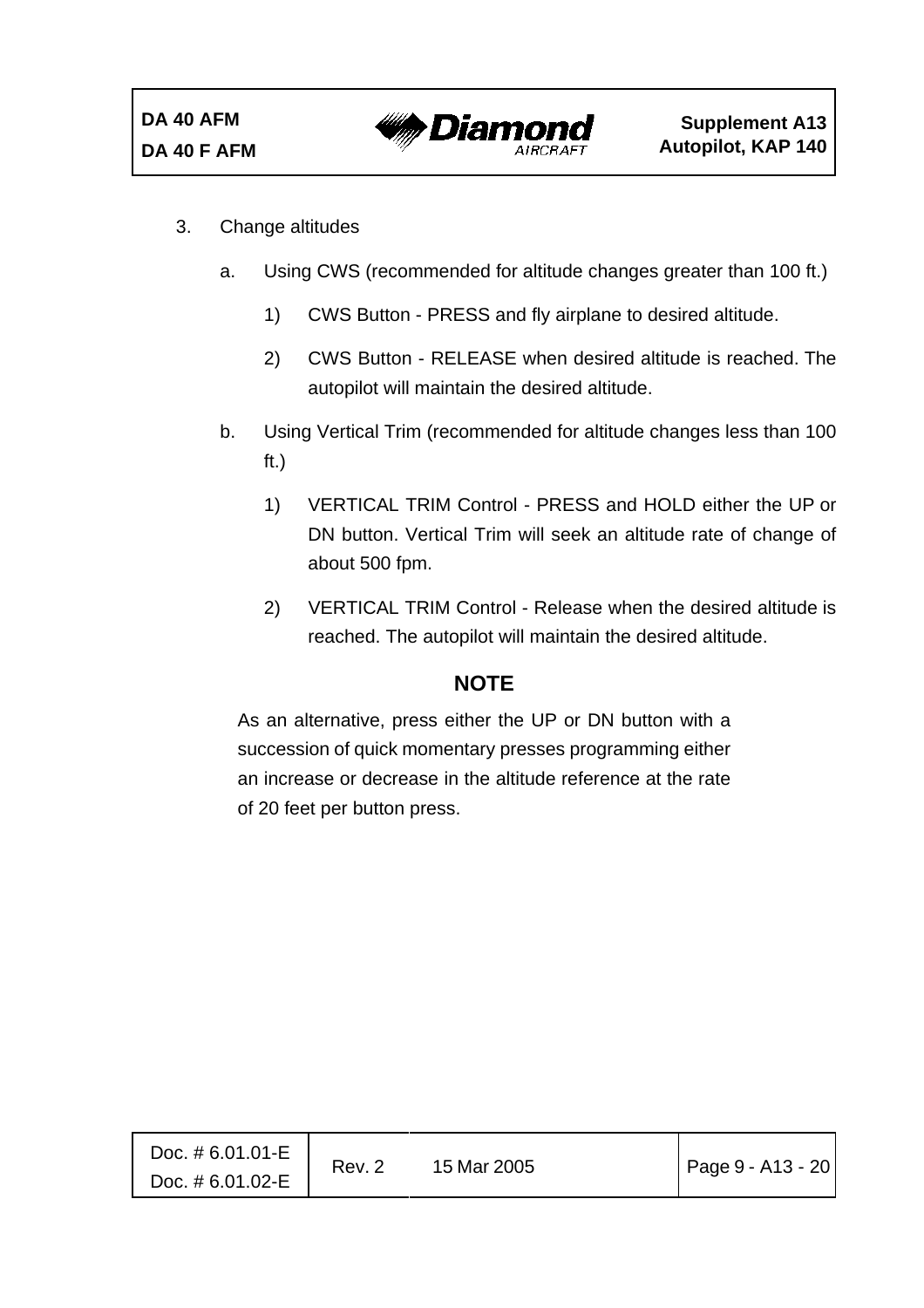

- 4. Heading Changes
	- a. Manual Heading Changes in ROL mode.
		- 1) CWS Button PRESS and MANEUVER airplane to the desired heading.
		- 2) CWS Button RELEASE. Autopilot will attempt to maintain the airplane at a zero turn rate in the ROL mode.

Airplane heading may change in ROL mode due to turbulence.

- b. Heading Hold
	- 1) Heading Selector Knob SET BUG to desired heading.
	- 2) HDG Mode Selector Button PRESS. Note HDG mode annunciator ON. Autopilot will automatically turn the airplane to the selected heading.
- c. Command Turns (Heading Hold mode ON)
	- 1) Heading Selector Knob MOVE BUG to the desired heading. Autopilot will automatically turn the airplane to the new selected heading.

| Doc. # 6.01.01-E |        |             |                   |
|------------------|--------|-------------|-------------------|
| Doc. # 6.01.02-E | Rev. 2 | 15 Mar 2005 | Page 9 - A13 - 21 |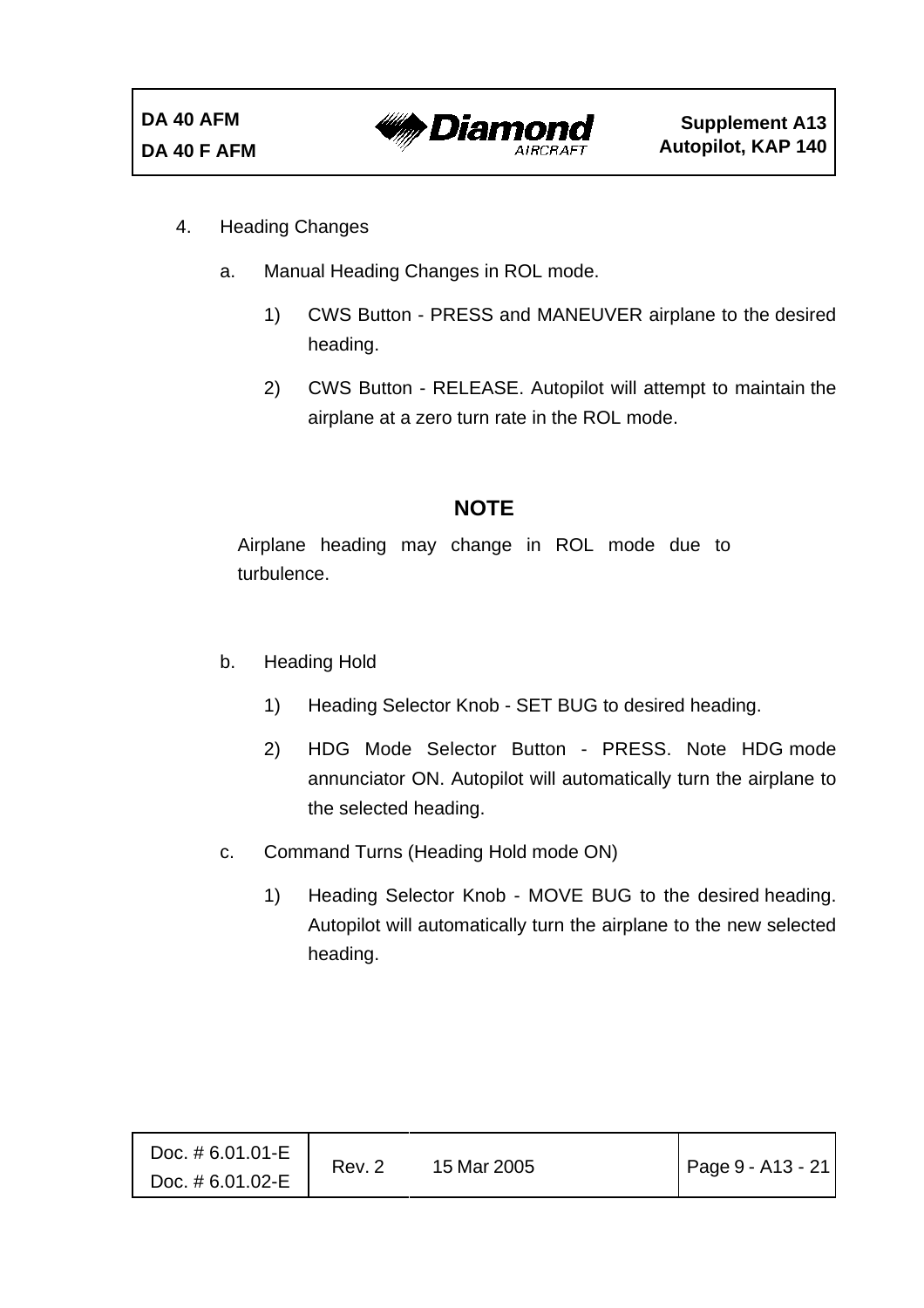

- 5. NAV Coupling
	- a. Course Bearing Pointer SET to desired course.
	- b. Heading Selector Knob SET BUG to provide desired intercept angle and engage HDG mode.
	- c. NAV Mode Selector Button PRESS.
		- 1) If the Course Deviation Bar is greater than 2 to 3 dots: the airplane will continue in HDG mode (or ROL if HDG not selected) with NAV ARM annunciated; when the computed capture point is reached HDG will disengage, the ARM annunciator will go out and the selected course will be automatically captured and tracked.
		- 2) If the D-Bar is less than 2 to 3 dots: the HDG mode will disengage upon selecting NAV mode; the NAV annunciator will illuminate and the capture/track sequence will automatically begin.

#### **4A.3.12 LANDING APPROACH**

- 1. Approach (APR) Coupling (to enable glideslope coupling on an ILS, and more precise course tracking on instrument approaches).
	- a. BARO setting CHECK if not automatic.
		- 1) Course Bearing Pointer SET to desired course.
		- 2) Heading Selector Knob SET BUG to provide desired intercept angle.
		- 3) APR Mode Selector Button PRESS.

| Doc. $\# 6.01.01 - E$ |        |             |                   |
|-----------------------|--------|-------------|-------------------|
| Doc. $\# 6.01.02 - E$ | Rev. 2 | 15 Mar 2005 | Page 9 - A13 - 22 |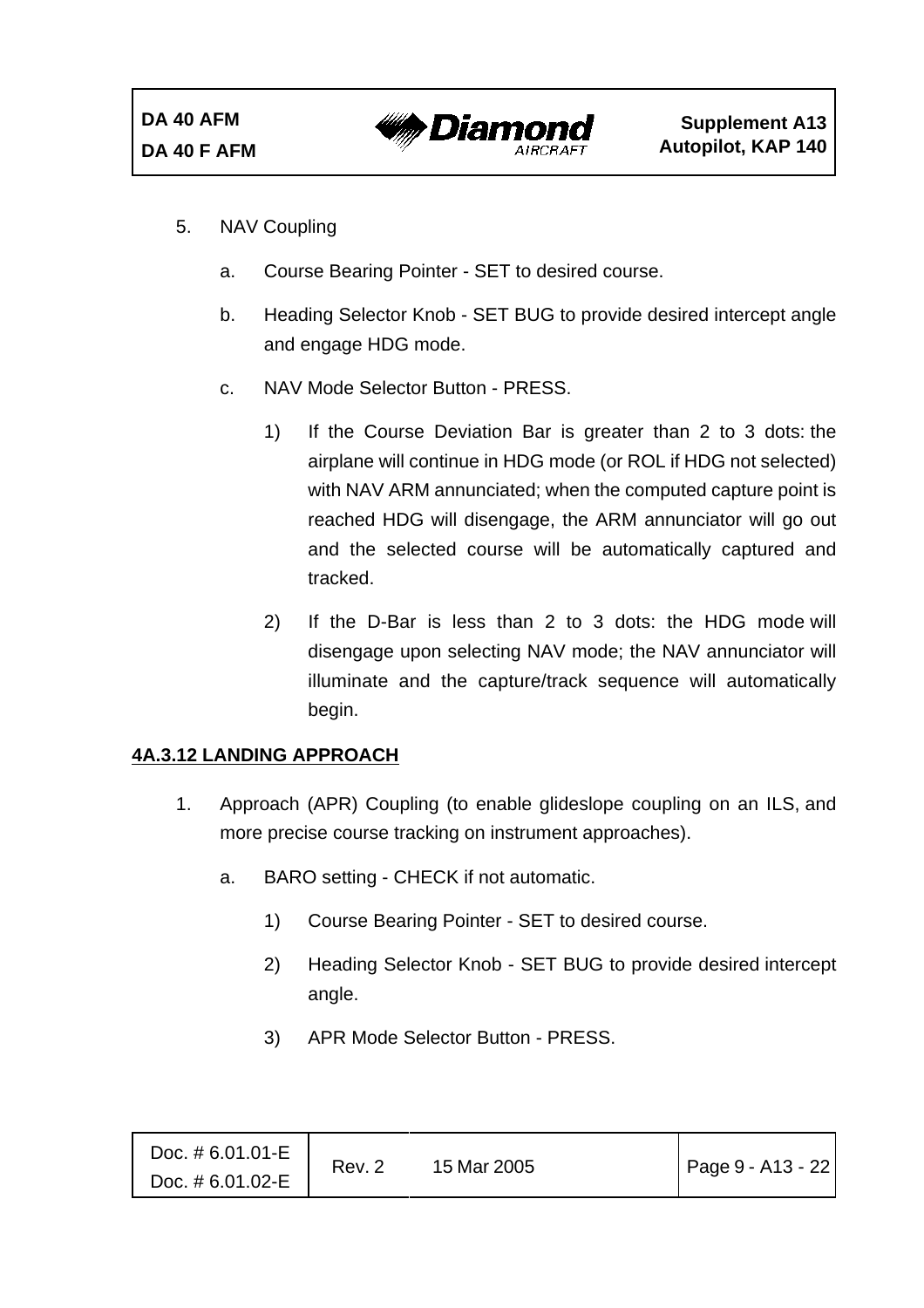

- a) If the Course Deviation Bar is greater than 2 to 3 dots: the airplane will continue in HDG mode (or ROL if HDG not selected) with the APR ARM annunciated; when the computed capture point is reached HDG mode will disengage, the ARM annunciator will go out and the selected course will be automatically captured and tracked.
- b) If the D-Bar is less than 2 to 3 dots: the HDG mode will disengage upon selecting APR mode; the APR annunciator will illuminate and the capture/track sequence will automatically begin.
- 4) Airspeed Maintain 90 to 100 KIAS minimum during coupled autopilot approaches (recommended).
- 2. BC Approach Coupling (i.e., reverse localizer) (REV)
	- a. BARO setting CHECK if not automatic.
		- 1) Course Bearing Pointer SET to the ILS front course inbound heading.
		- 2) Heading Selector Knob SET BUG to provide desired intercept angle and engage HDG mode.
		- 3) REV Mode Selector Button PRESS.
			- a) If the Course Deviation Bar is greater than 2 to 3 dots: the airplane will continue in HDG mode (or ROL if HDG not selected) with REV ARM annunciated; when the computed capture point is reached HDG mode will disengage, the ARM annunciator will go out and the selected course will be automatically captured and tracked.

| Doc. # 6.01.01-E |      |             |                   |
|------------------|------|-------------|-------------------|
| Doc. # 6.01.02-E | Rev. | 15 Mar 2005 | Page 9 - A13 - 23 |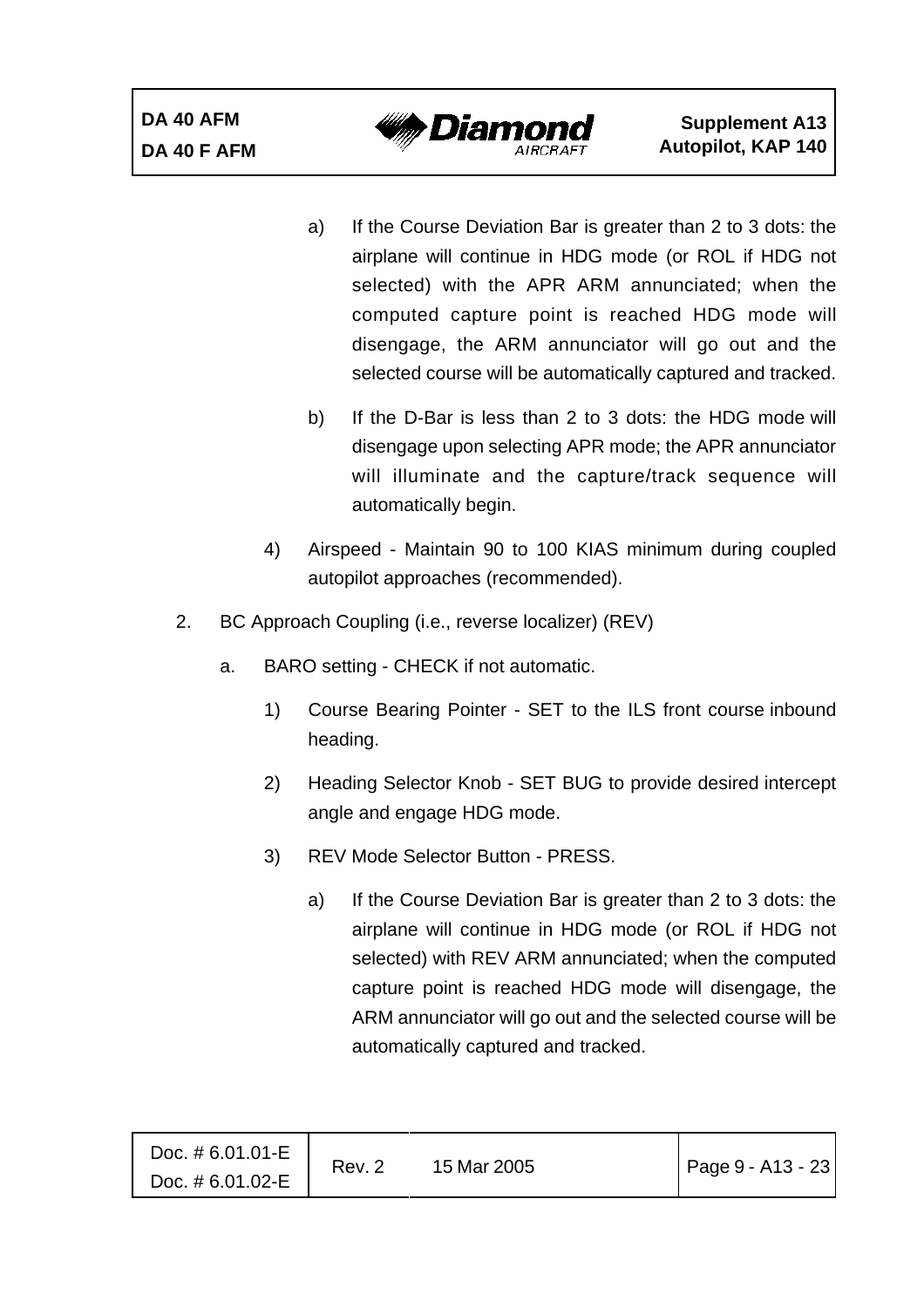

- b) If the D-Bar is less than 2 to 3 dots: the HDG mode will disengage upon selecting REV mode; the REV annunciator will illuminate and the capture/track sequence will automatically begin.
- 3. Glideslope Coupling

Glideslope coupling is inhibited when operating in NAV or REV modes. Glideslope arm and coupling occurs automatically in the APR mode when tracking a localizer.

- a. APR Mode ENGAGED. Note GS ARM annunciated.
- b. At Glideslope centering note ARM annunciator goes out.

#### **NOTE**

Autopilot can capture glideslope from above or below the beam.

#### **NOTE**

Altitude preselect captures are not recommended on non precision approaches to capture the MDA. Glideslope coupling will preclude a preselect altitude capture on an ILS.

| Doc. # 6.01.01-E |        |             |                   |
|------------------|--------|-------------|-------------------|
| Doc. # 6.01.02-E | Rev. 2 | 15 Mar 2005 | Page 9 - A13 - 24 |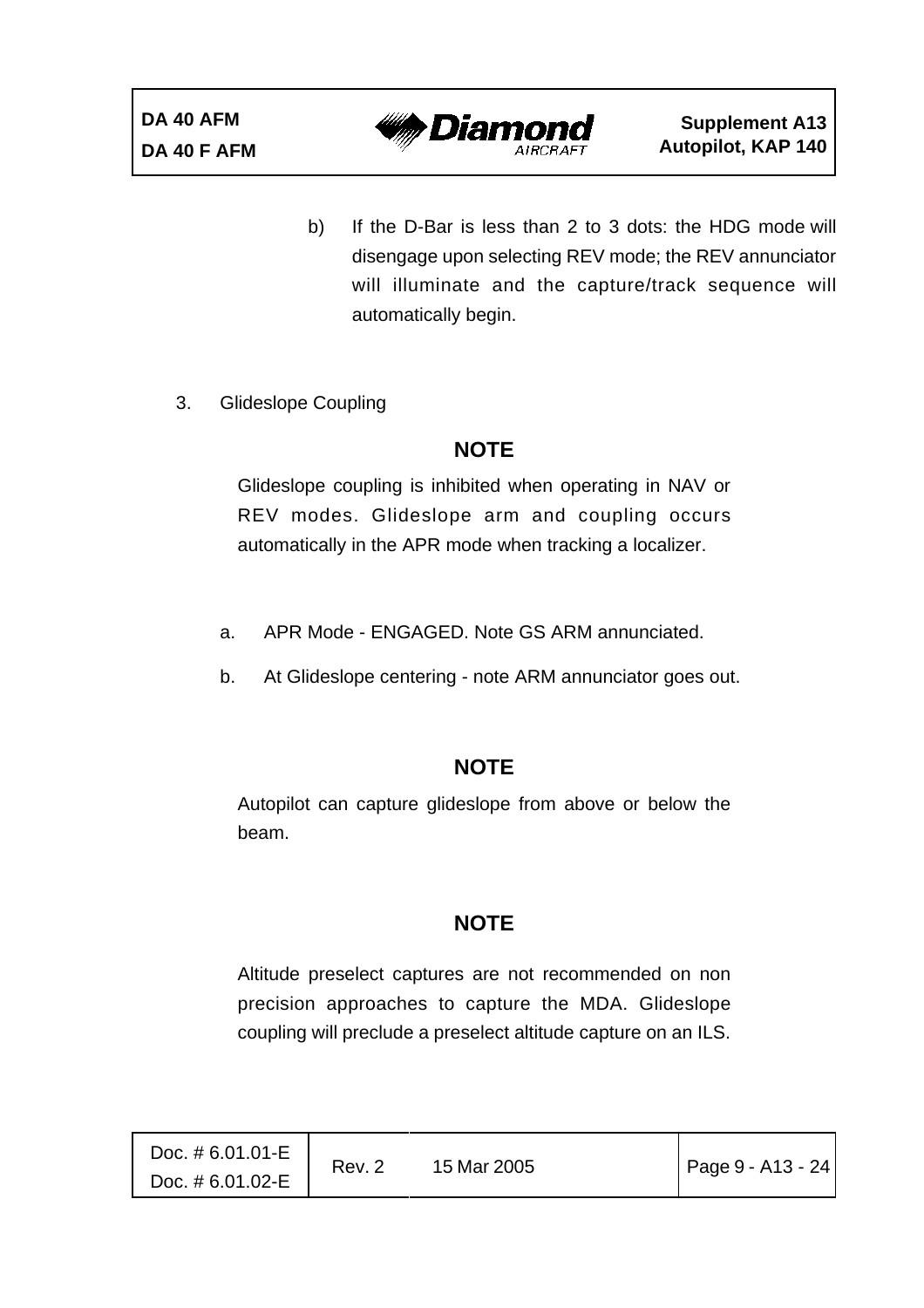

- 4. Missed Approach
	- a. AP DISC Switch PRESS to disengage AP.
	- b. MISSED APPROACH EXECUTE.
	- c. AP Button After airplane is in trim, PRESS for autopilot operation if desired.

If tracking the ILS course outbound as part of the missed approach procedure is desired, use the NAV mode to prevent inadvertent GS coupling.

- 5. Before Landing
	- a. AP DISC Switch PRESS to disengage AP.

## **4B. ABNORMAL OPERATING PROCEDURES**

#### **4B.7 FAILURE IN THE AUTOPILOT SYSTEM**

A. A flashing PT annunciator with an up or down arrow head in the display of the autopilot computer.

A flashing PT auto trim annunciation on the face of the autopilot suggests a failure of the auto trim function to relieve pitch servo loading in a timely manner. This condition should be temporary.

1. FLASHING PT ANNUNCIATION - OBSERVE airplane pitch behavior. If pitch behavior is satisfactory, wait 5-10 seconds for the annunciation to stop.

| Doc. $\#$ 6.01.01-E   |        |             |                   |
|-----------------------|--------|-------------|-------------------|
| Doc. $\# 6.01.02 - E$ | Rev. 2 | 15 Mar 2005 | Page 9 - A13 - 25 |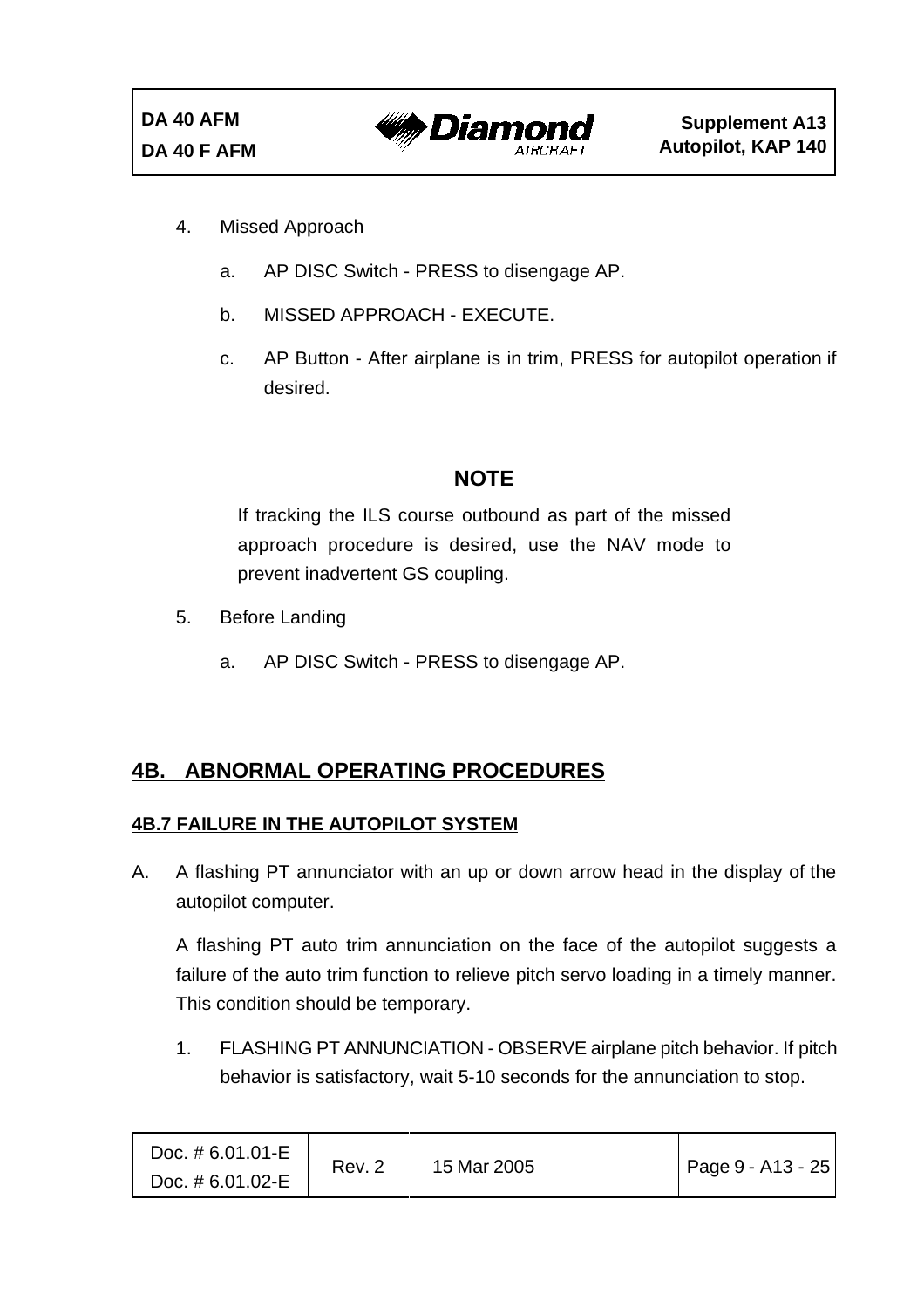

- 2. If annunciation continues, Airplane Control Sticks GRASP FIRMLY, press CWS and check for an out of pitch trim condition. Manually retrim as required.
- 3. CWS Button Release.
- 4. AUTOPILOT OPERATION CONTINUE if satisfied that the out of trim indication was temporary. DISCONTINUE if evidence indicates a failure of the auto trim function.
- B. A red P or R on the face of the autopilot computer.
	- 1. A red P is an indication that the pitch axis of the autopilot has been disabled and cannot be engaged. DO NOT ENGAGE INTO A ROLL AXIS ONLY SYSTEM.

If the red P lamp was the result of some abnormal accelerations on the airplane, the annunciation should extinguish within approximately one minute and normal use of the autopilot will be re-established.

2. A red R is an indication that the roll axis of the autopilot has been disabled. The autopilot cannot be engaged.

| Doc. $\# 6.01.01 - E$ | Rev. 2 |             |                   |
|-----------------------|--------|-------------|-------------------|
| Doc. # 6.01.02-E      |        | 15 Mar 2005 | Page 9 - A13 - 26 |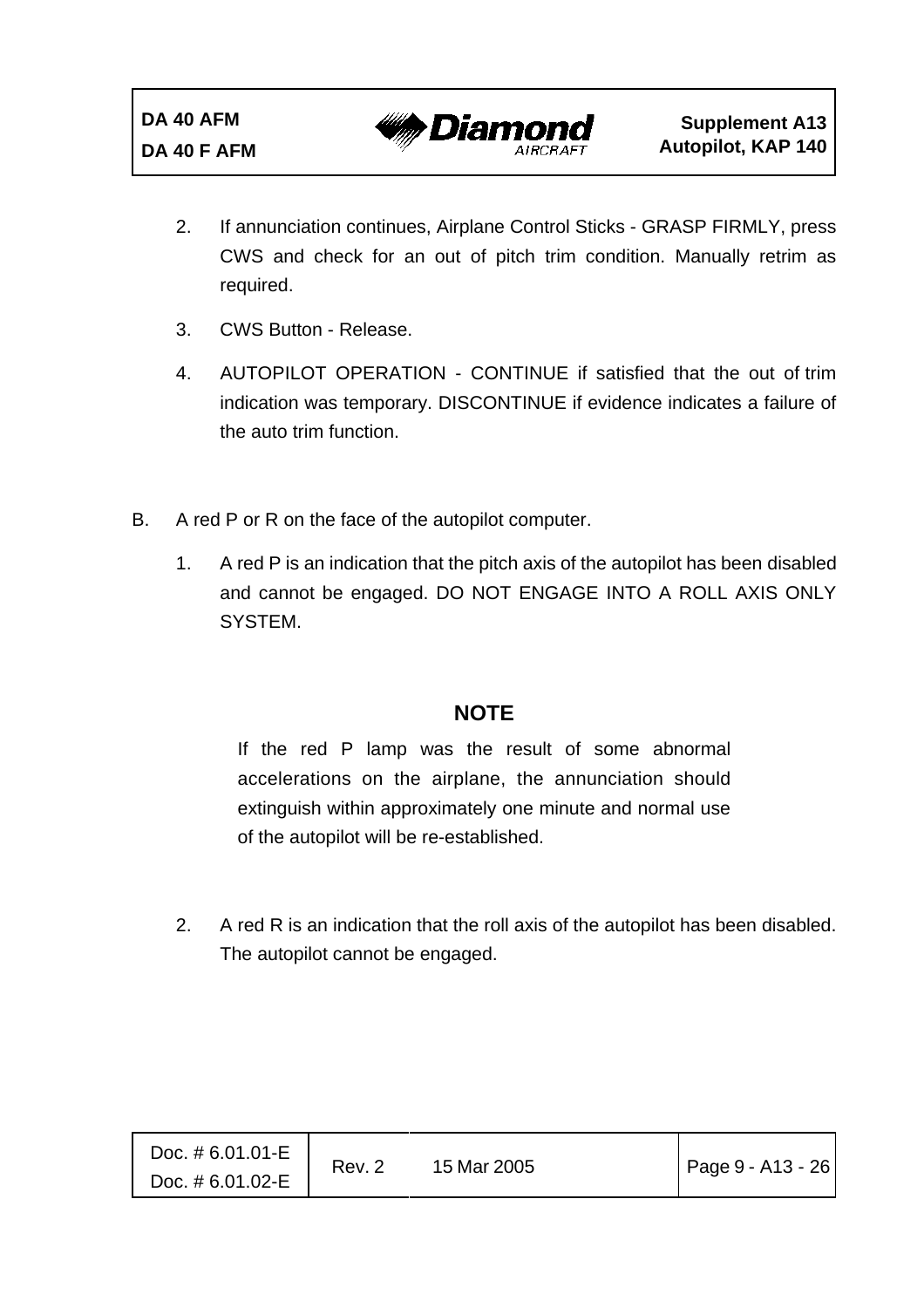

C. Flashing Baro Setting in the display of the autopilot computer. (If Systems with automatic baro setting installed.)

A flashing baro setting annunciation on the face of the autopilot computer, in an installation when the baro setting is automatically updated with each change to the KEA 130 altimeter baro setting, indicates a failure of the communication link between the altimeter and the autopilot. The flashing will be initiated at the time the communication link failure is detected, and each time thereafter that a change to the preselected altitude is made.

- 1. Flashing Baro Setting SET proper baro setting manually (or press BARO to accept the present value).
- 2. Altitude Alert/Preselector Setting SET as desired.
- D. Flashing Mode Annunciation in the display of the Autopilot computer.

A flashing mode annunciation on the face of the autopilot is normally an indication of mode loss.

- 1. Flashing HDG Indication of a failed heading valid input. PRESS HDG button to terminate flashing. ROL will be displayed.
- 2. Flashing NAV, APR, or REV Usually an indication of a flagged navigation source. PRESS the NAV, APR or REV button to terminate flashing. ROL will be displayed. (Select a valid navigation source.)

## **NOTE**

A flashing NAV, APR or REV annunciation can also be caused by a failed heading valid input.

| Doc. $\# 6.01.01 - E$ |        |             |                   |
|-----------------------|--------|-------------|-------------------|
| Doc. $\# 6.01.02 - E$ | Rev. 2 | 15 Mar 2005 | Page 9 - A13 - 27 |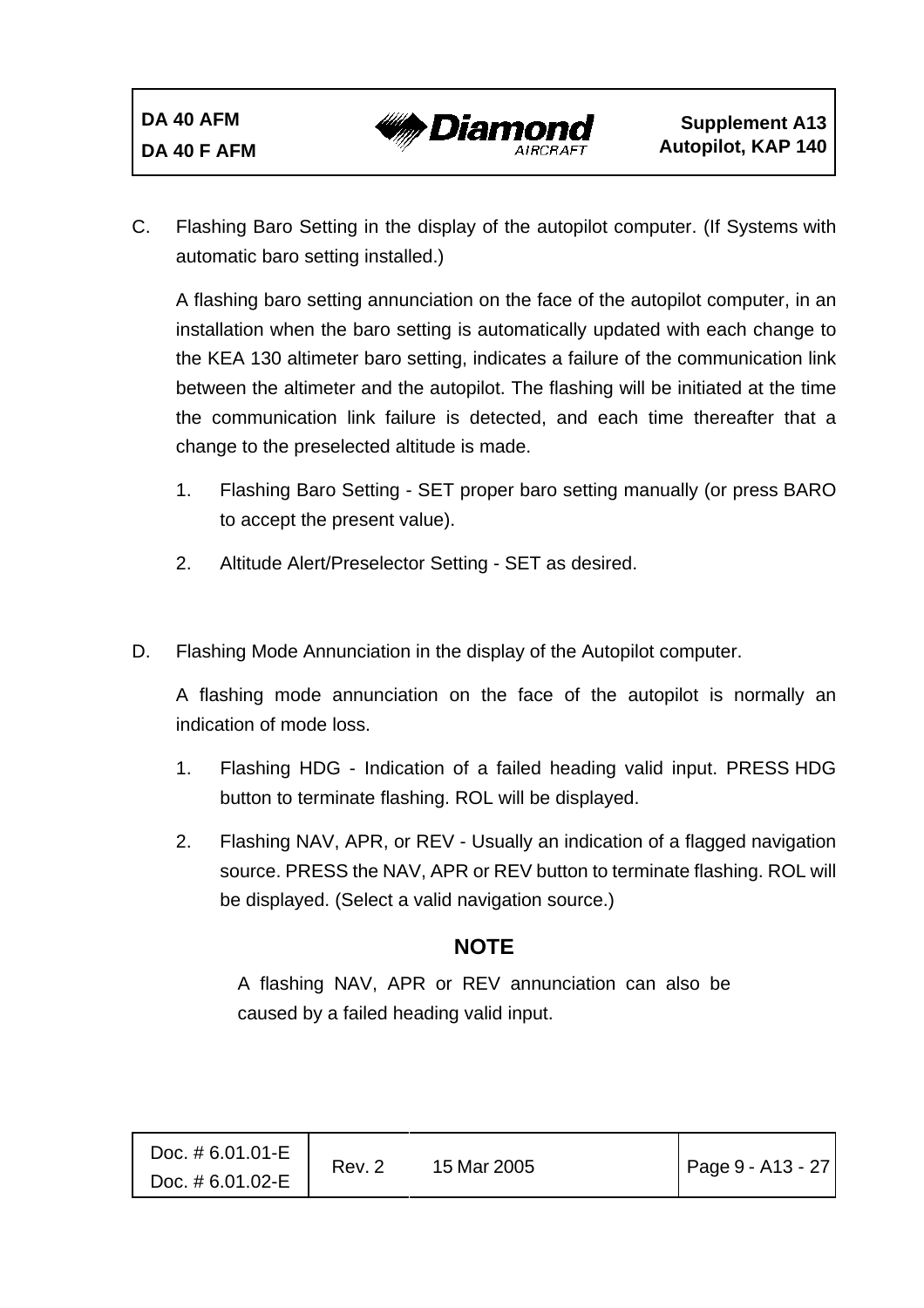

3. Flashing GS - Indication of a flagged glideslope. (GS will rearm automatically if a valid GS signal is received.)

## **NOTE**

To continue tracking the localizer, observe the appropriate minimums for a non precision approach. (Press ALT twice in rapid succession to terminate the flashing. Control the pitch axis in the default VS mode.)

# **NOTE**

At the onset of mode annunciator flashing, the autopilot has already reverted to a default mode of operation, i.e., ROL and or VS mode. An immediate attempt to re-engage the lost mode may be made if the offending navigation, glideslope or compass flag has cleared.

- E. Effects of instrument losses upon autopilot operation:
	- 1. Loss of the attitude gyro no effect on the autopilot.
	- 2. Loss of the turn coordinator autopilot inoperative.
	- 3. Loss of the HSI HDG, NAV and approach modes inoperative.
	- 4. Loss of altitude encoding automatic baro set operation, preselect altitude captures and altitude alerting inoperative.

| Doc. $\# 6.01.01 - E$ |        |             |                   |
|-----------------------|--------|-------------|-------------------|
| Doc. $\# 6.01.02 - E$ | Rev. 2 | 15 Mar 2005 | Page 9 - A13 - 28 |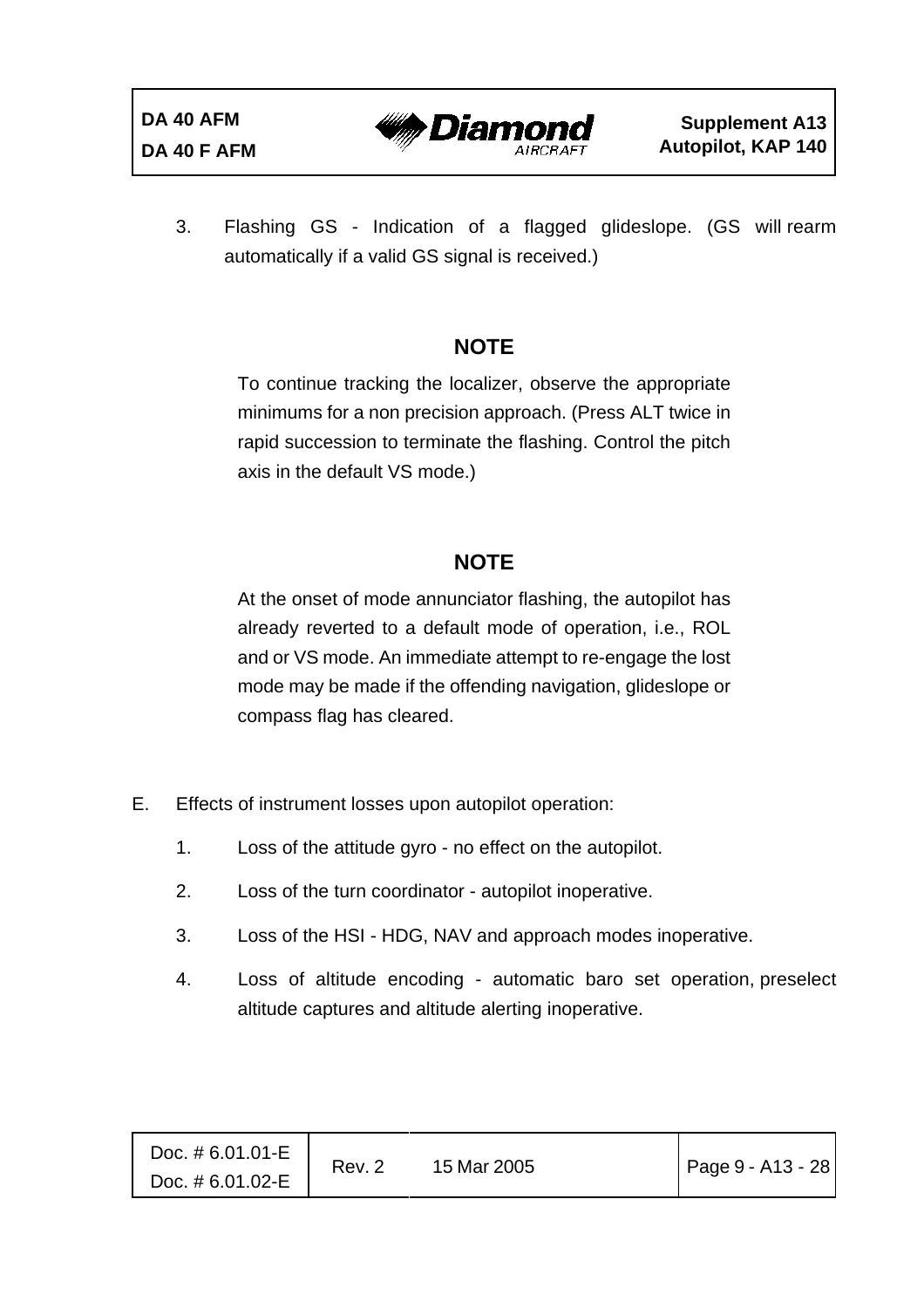

#### **5. PERFORMANCE**

No change.

# **6. MASS AND BALANCE**

Upon removal or installation of the KAP 140 Autopilot system the change of empty mass and corresponding center of gravity of the airplane must be recorded according to Chapter 6 of the Airplane Flight Manual.

# **7. SYSTEM DESCRIPTION**

# **7.14 AVIONICS**

This Supplement to the AFM is provided to acquaint the pilot with the limitations as well as normal and emergency operating procedures of the Bendix/King KAP 140 Autopilot. The limitations presented are pertinent to the operation of the KAP 140 System as installed in the DA 40 airplane; the Autopilot must be operated within the limitations specified herein.

The KAP 140 Autopilot has an electric pitch trim system which provides autotrim during autopilot operation and manual electric trim for the pilot when the autopilot is not engaged. The trim system is designed to be fail safe for any single inflight trim malfunction. Trim faults are monitored and annunciated both visually and aurally.

A lockout device prevents autopilot engagement until the system has successfully passed preflight self test. Automatic preflight self test begins with initial power application to the autopilot.

| Doc. $\# 6.01.01 - E$ |        |             |                           |
|-----------------------|--------|-------------|---------------------------|
| Doc. $\# 6.01.02 - E$ | Rev. ∠ | 15 Mar 2005 | $\vert$ Page 9 - A13 - 29 |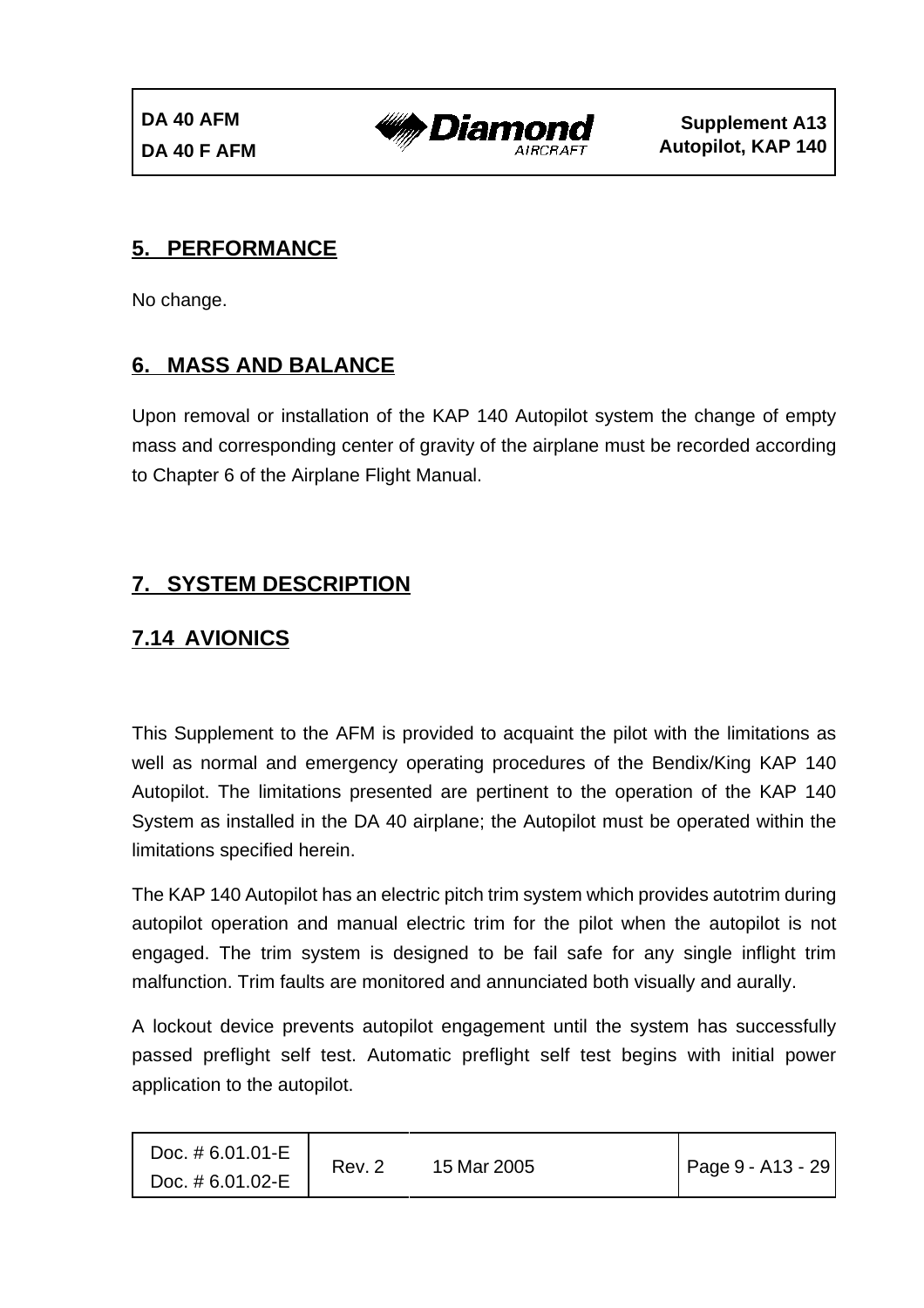

The following conditions will cause the Autopilot to automatically disengage:

- A. Power failure.
- B. Internal Flight Control System failure.
- C. Pitch accelerations in excess of +1.4 g or less than 0.6 g will cause the autopilot clutches to disengage.
- D. Turn Coordinator failure.
- E. Autopilot computer monitor that detects either the R (Roll) or P (Pitch) axis annunciator.

The AVIONIC MASTER switch supplies power to the avionics bus bar of the radio circuit breakers and the autopilot circuit breaker.

The airplane BAT switch function is unchanged and can be used in conjunction with the ALT switch in an emergency to shut off electrical power to all flight control systems while the problem is being isolated.

Activation of AP DISC stick switch will also disconnect the autopilot.

The following circuit breakers are used to protect the following elements of the KAP 140 Autopilot:

| <b>LABEL</b>     | <b>FUNCTION</b>                                                                                |
|------------------|------------------------------------------------------------------------------------------------|
| <b>AUTOPILOT</b> | Supplies power to the KC 140 Computer, and the autopilot<br>pitch, roll and pitch trim servos. |
| <b>ANNUN</b>     | Supplies separate power for autopilot alerting.                                                |
| DG               | Supplies power to the KCS 55A Compass System.                                                  |

| Doc. $\# 6.01.01 - E$ |        |             |                   |
|-----------------------|--------|-------------|-------------------|
| Doc. $\# 6.01.02 - E$ | Rev. 2 | 15 Mar 2005 | Page 9 - A13 - 30 |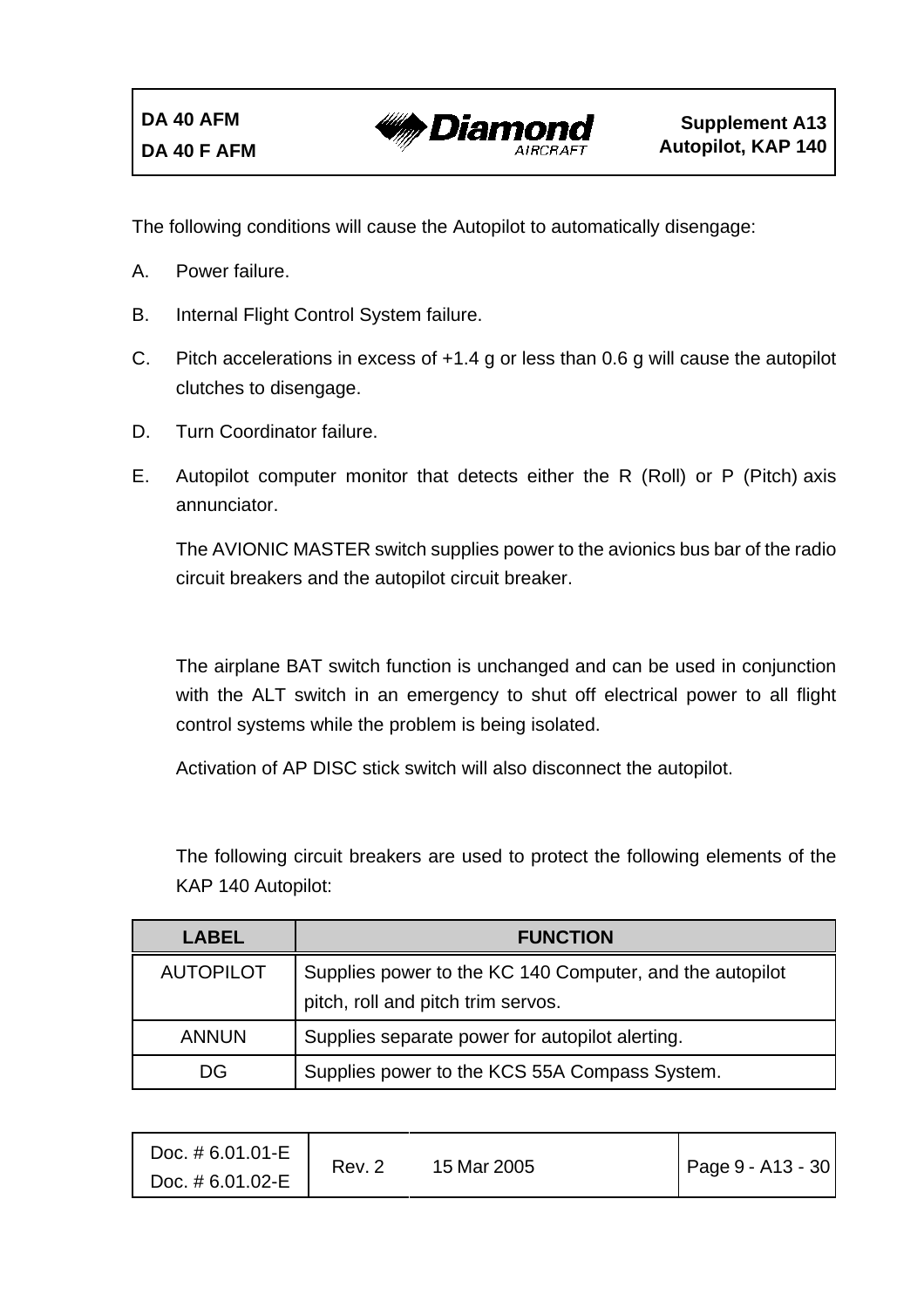

| LABEL       | <b>FUNCTION</b>                                                      |
|-------------|----------------------------------------------------------------------|
| T&B         | Supplies power to the panel mounted turn and bank<br>indicator/gyro. |
| <b>XPDR</b> | Supplies power to the King KEA 130A Altimeter, when<br>installed.    |
| <b>XPDR</b> | Supplies power to the blind altitude encoder, when installed.        |

#### **SYSTEM CONTROLS AND DISPLAYS**



1. PITCH AXIS, (P) ANNUNCIATOR - When illuminated, it indicates failure of the pitch axis and will either disengage the autopilot or does not allow engagement of the pitch axis. The P light may illuminate with the autopilot disengaged. This condition can occur during maneuvering flight when g thresholds are exceeded. The autopilot monitor will not allow engagement during illumination.

| Doc. $\# 6.01.01 - E$ |        |             |                   |
|-----------------------|--------|-------------|-------------------|
| Doc. # 6.01.02-E      | Rev. 2 | 15 Mar 2005 | Page 9 - A13 - 31 |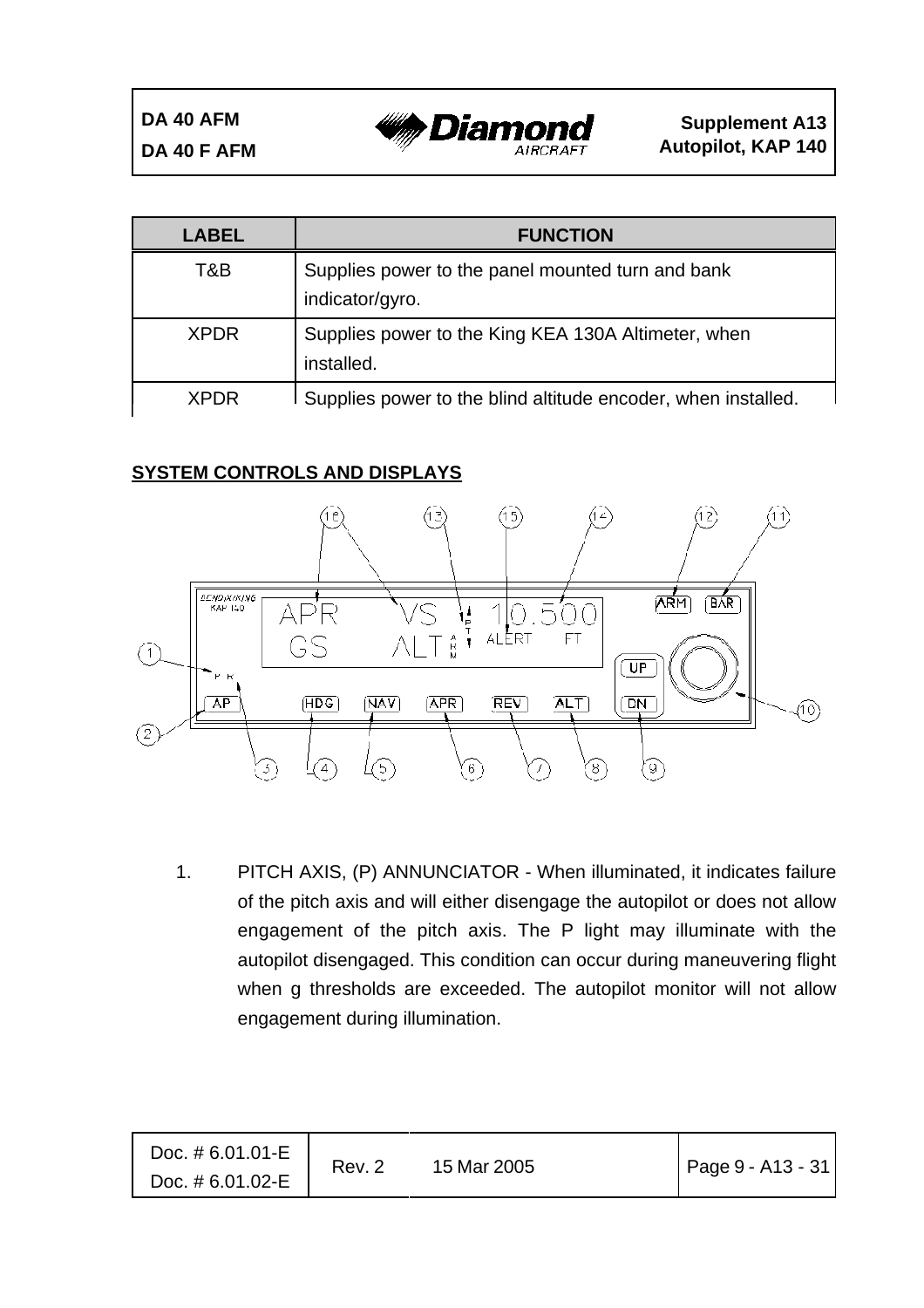

- 2. AUTOPILOT ENGAGE/DISENGAGE (AP) BUTTON When pushed, it engages the autopilot if all logic conditions are met. The autopilot will engage in the basic roll (ROL) mode which functions as a wing leveler and in the vertical speed (VS) hold mode. The commanded vertical speed may be displayed manually in the upper right corner of autopilot display area if either UP or DN button is pressed. The captured VS will be the vertical speed present at the moment of AP button press. When pressed again, it will disengage the autopilot. If MÄM 40-099 or MSB 40-018 has been implemented, this button is the only button to engage the autopilot.
- 3. ROLL AXIS (R) ANNUNCIATOR When illuminated, it indicates failure of the roll axis and will disengage the autopilot or does not allow engagement.
- 4. HEADING (HDG) MODE SELECTOR BUTTON When pushed, it will select the Heading mode, which commands the airplane to turn to and maintain the heading selected by the heading bug on the HSI. A new heading may be selected at any time and will result in the airplane turning to the new heading. The button can also be used to toggle between HDG and ROL modes. If MÄM 40-099 or MSB 40-018 has not yet implemented, this button may also be used to engage the autopilot.
- 5. NAVIGATION (NAV) MODE SELECTOR BUTTON When pushed, will select the navigation mode. The mode provides automatic beam capture and tracking of VOR, LOC or GPS as selected for presentation on the HSI or CDI. NAV mode is recommended for enroute navigation tracking.
- 6. APPROACH (APR) MODE SELECTOR BUTTON When pushed, it will select the navigation mode. The mode provides automatic beam capture and tracking of VOR, GPS, LOC, and Glideslope (GS) on an ILS, as selected for presentation on the HSI or CDI. APR mode tracking sensitivity is recommended for instrument approaches.

| Doc. $\# 6.01.01 - E$ |        |             |                     |
|-----------------------|--------|-------------|---------------------|
| Doc. #6.01.02-E       | Rev. 2 | 15 Mar 2005 | I Page 9 - A13 - 32 |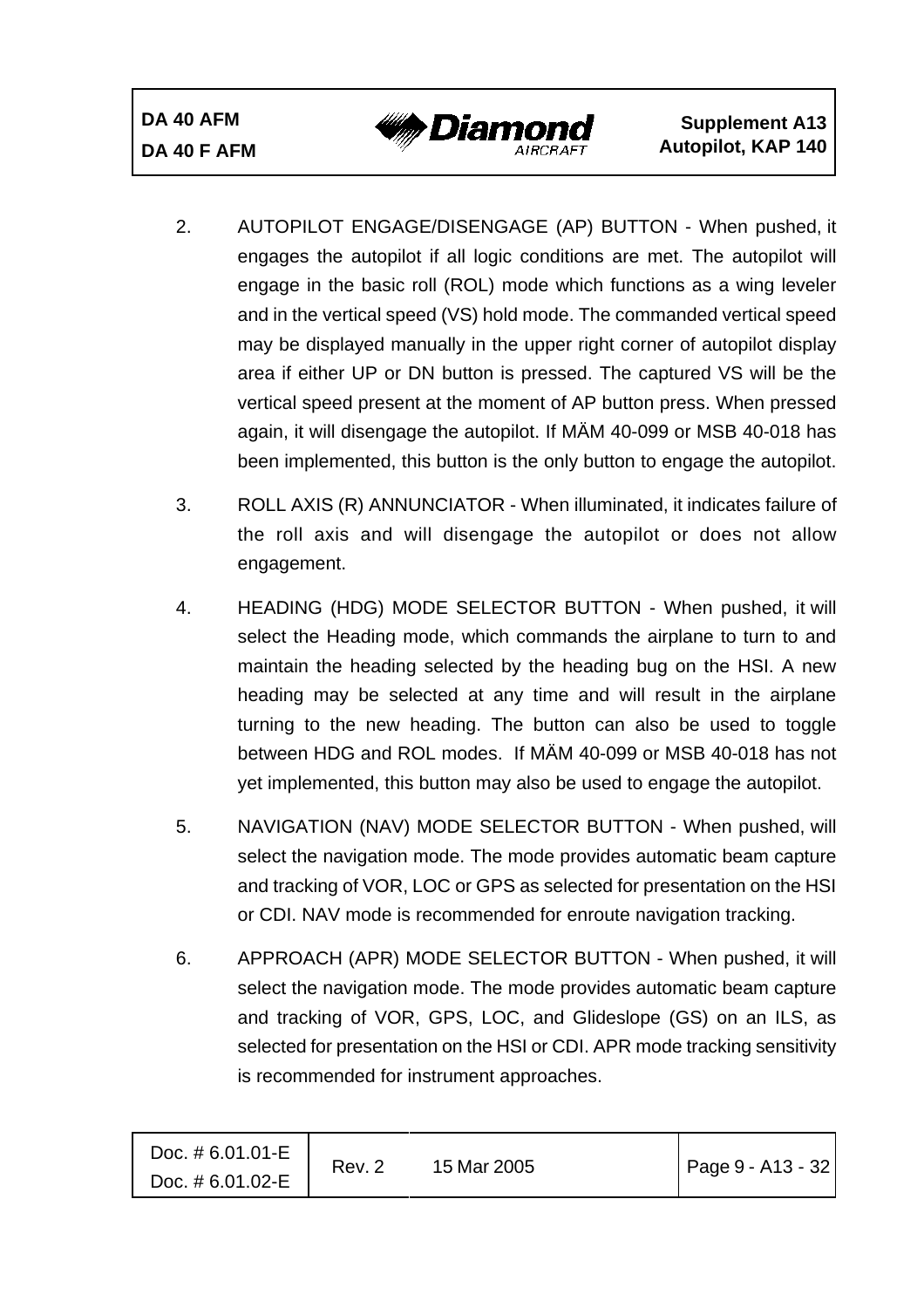

- 7. BACK COURSE APPROACH (REV) MODE SELECTOR BUTTON When pushed, it will select the Back Course approach mode. This mode functions identically to the approach mode except that the autopilot response to LOC signals is reversed.
- 8. ALTITUDE HOLD (ALT) MODE SELECT BUTTON When pushed, it will select the Altitude Hold mode. This mode provides capture and tracking of the selected altitude. The selected altitude is the altitude at the moment the ALT button is pressed. If the ALT button is pressed with an established VS rate present, there will be approximately a 10 % (of VS rate) overshoot, with the airplane returned positively to the selected altitude. If MÄM 40-099 or MSB 40-018 has not yet implemented, this button may also be used to engage the autopilot.
- 9. VERTICAL TRIM (UP/DN) BUTTONS The action of these buttons is dependent upon the vertical mode present when pressed. If VS mode is active, the initial button stroke will bring up the commanded vertical speed in the display. Subsequent immediate button strokes will increment the vertical commanded either up or down at the rate of 100 ft/min per button press, or at the rate of approximately 300 ft/min per second if continuously. If ALT mode is active, incremental button strokes will move the altitude hold reference altitude either up or down by 20 feet per press, or if held continuously will command the airplane up or down at the rate of 500 ft/min, synchronizing the altitude hold reference to the actual airplane altitude upon button release. (Note that the altitude hold reference is not displayed. The display will continue to show the altitude alerter reference.)
- 10. ROTARY KNOBS (only if Altitude Preselect Option is installed) Used to set the altitude alerter reference altitude; or may be used immediately after pressing the BARO button, to adjust the autopilot baro setting to match that of the airplane´s altimeter when manual adjustment is

| Doc. # 6.01.01-E | Rev. 2 |             |                   |
|------------------|--------|-------------|-------------------|
| Doc. #6.01.02-E  |        | 15 Mar 2005 | Page 9 - A13 - 33 |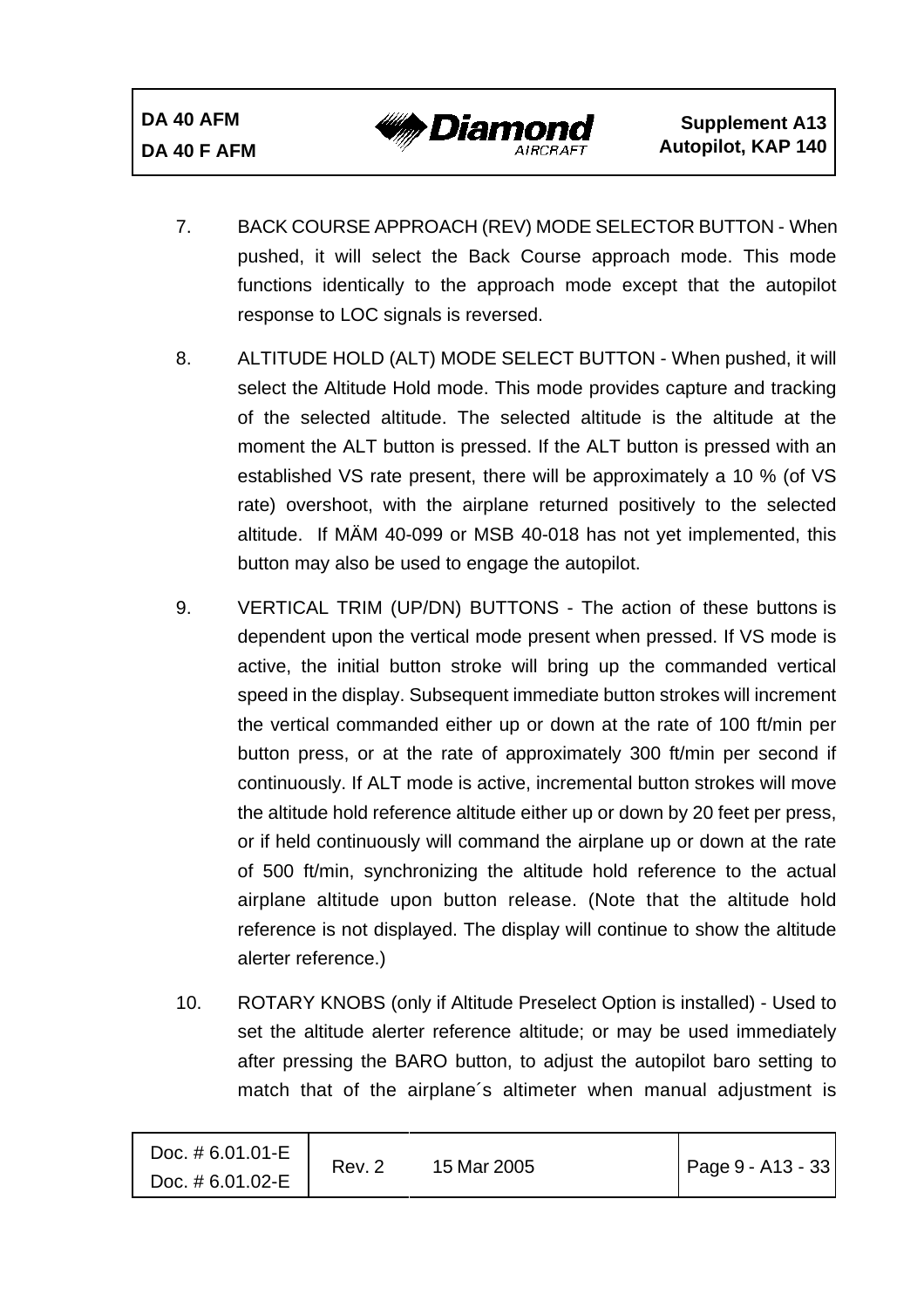

**Supplement A13 Autopilot, KAP 140**

required.

- 11. BARO SET (BARO) BUTTON (only if Altitude Preselect Option is installed) - When pushed and released, it will change the display from the altitude alerter selected altitude to the baro setting display (either IN HG or HPA) for 3 seconds. If pushed and held for 2 seconds, it will change the baro setting display from IN HG to HPA or vice versa. Once the baro setting display is visible, the rotary knobs may be used to manually adjust the baro setting if the system configuration does not employ automatic correction.
- 12. ALTITUDE ARM (ARM) BUTTON (only if Altitude Preselect Option is installed) - When pushed it will toggle altitude arming on or off. When ALT ARM is annunciated, the autopilot will capture the altitude alerter displayed altitude (provided the airplane is climbing or descending in VS to the displayed altitude). ALT hold arming when the autopilot is engaged is automatic upon altitude alerter altitude selection via the rotary knobs. Note that the alerter functions are independent of the arming process, thus providing full time alerting, even when the autopilot is disengaged.
- 13. PITCH TRIM (PT) ANNUNCIATION Indicates the direction of required pitch trim. With electric trim installed, the annunciation simply provides status to the autopilot request for auto trim. A solid indication represents the lowest demand level for trim, whereas a flashing annunciation implies a greater demand. A solid PT without an arrow head is an indication of a pitch trim fault. Refer to the EMERGENCY PROCEDURES for proper response to a pitch trim fault. During MET operation, this annunciation can be caused by a stuck MET switch. If the stuck switch fault clears, trim operation will resume.
- 14. ALTITUDE ALERTER/VERTICAL SPEED/BARO SETTING DISPLAY (only

| Doc. $\# 6.01.01 - E$ |        |             |                   |
|-----------------------|--------|-------------|-------------------|
| Doc. $\# 6.01.02 - E$ | Rev. 2 | 15 Mar 2005 | Page 9 - A13 - 34 |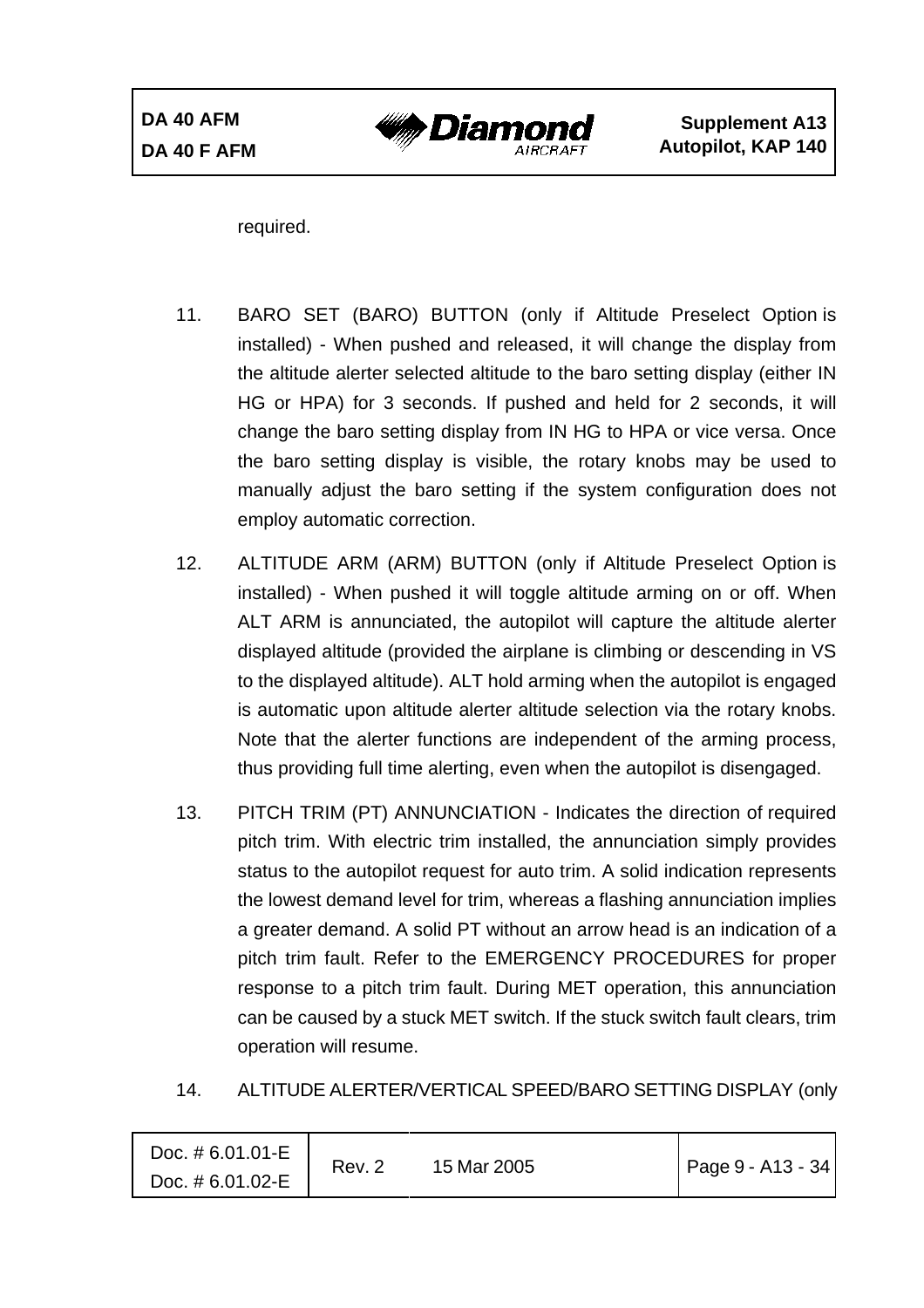

if Altitude Preselect Option is installed) - Normally displays the altitude alerter selected altitude.

If the UP or DN button is pushed while in VS hold, the display changes to the command reference for the VS mode in FPM for 3 seconds. If the BARO button is pushed, the display changes to the autopilot baro setting in either IN HG or HPA for 3 seconds.

#### **NOTE**

This display may be dashed for up to 3 minutes on start up if a blind encoder is installed which requires a warm up period.

15. ALTITUDE ALERT (ALERT) ANNUNCIATION (only if Altitude Preselect Option is installed) - Illuminates continuously in the region of from 200 to 1000 feet from the selected altitude if the airplane was previously outside of this region.

Flashes

(1) for two seconds the first time the airplane crossed the selected altitude, and

(2) continuously in the 200 to 1000 feet region if the airplane was previously inside of this region (i.e., at the selected altitude). Associated with the visual alerting is an aural alert (5 short tones) which occurs 1000 feet from the selected altitude upon approaching the altitude and 200 feet from the selected altitude on leaving the altitude.

16. PITCH AND ROLL MODE DISPLAYS - Displays the active pitch modes (VS,

| Doc. $\# 6.01.01 - E$<br>Page 9 - A13 - 35<br>Rev. 2<br>15 Mar 2005<br>Doc. # 6.01.02-E |
|-----------------------------------------------------------------------------------------|
|-----------------------------------------------------------------------------------------|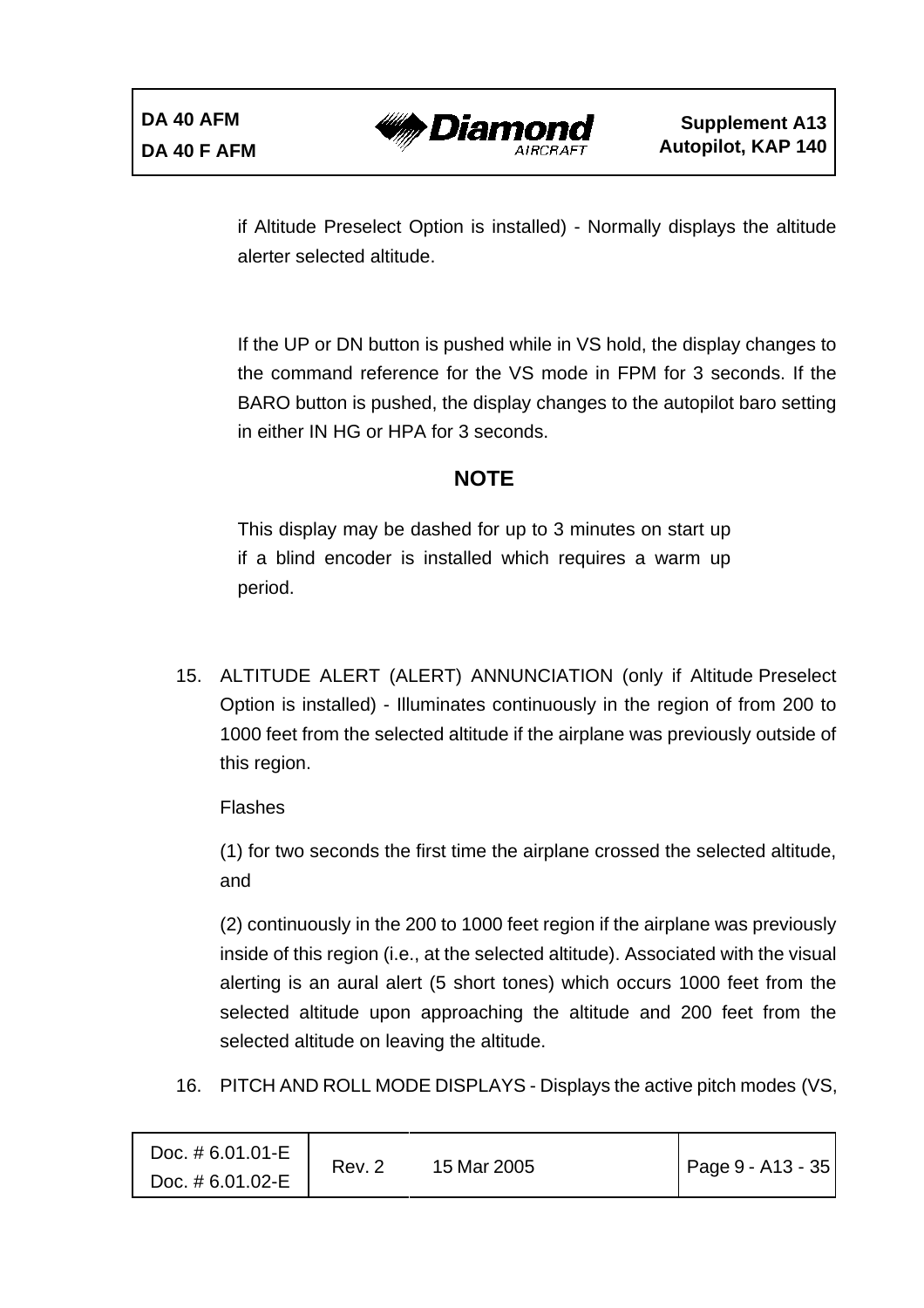

ALT, ARM, ALT, GS ARM, GS) and roll modes (ROL, HDG, NAV ARM, NAV, APR ARM, APR, REV ARM, REV). Also displayed will be flashing AP annunication (5 seconds) at each autopilot disconnect accompanied by an aural tone (for 2 seconds).

- 17. AUTOPILOT DISCONNECT (AP DISC) SWITCH (not shown) When pressed, it will disengage the autopilot, and interrupt electric trim power. (Located on pilot´s and copilot´s stick.)
- 18. MANUAL ELECTRIC TRIM SWITCHES (not shown) When both switches are pressed in the same direction, they will activate pitch trim in the selected direction. If only one switch is moved, the trim system will not operate. If one switch fail or is moved and held for 3 seconds, the trim monitoring system will detect a switch failure resulting in a PT annunciation on the autopilot display and the disabling of the electric trim system. Autopilot power will have to be cycled to clear the fault. Use of manual electric trim during autopilot operation will disengage the autopilot. (Located on the pilot´s stick.)
- 19. CONTROL WHEEL STEERING (CWS) MODE BUTTON (not shown) When pressed and held, it disengages the pitch, roll, and pitch trim clutches allowing the pilot to maneuver the airplane by hand. Pressing the CWS button will also sync the autopilot ALT or VS commands to the actual altitude or vertical speed present at the time the button is released. (Located at the pilot´s stick.)
- 20. OMNI BEARING SELECT KNOB Selects the desired course to be tracked by the autopilot (Located on the HSI.)
- 21. HEADING SELECT KNOB Positions the heading bug on the compass card (located on the HSI.)

| Doc. $\# 6.01.01 - E$ | Rev. 2 |             |                           |
|-----------------------|--------|-------------|---------------------------|
| Doc. # 6.01.02-E      |        | 15 Mar 2005 | $\vert$ Page 9 - A13 - 36 |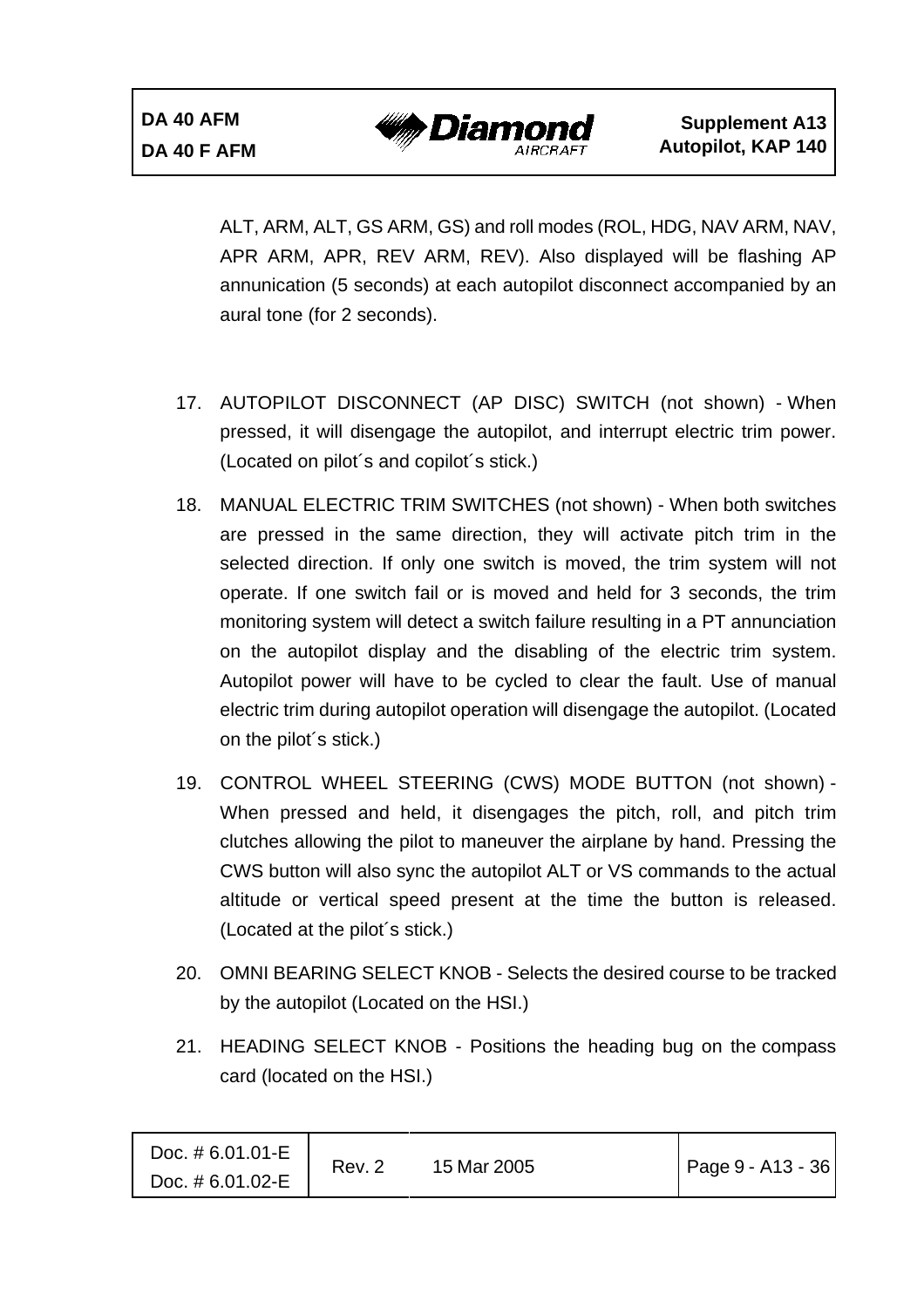

**Supplement A13 Autopilot, KAP 140**

22. TRIM FAIL ANNUNCIATOR - Illuminates whenever the automated preflight self test detects a pitch trim fault or a continuous monitoring system detects a pitch trim fault in flight. (Located on the White Wire annunciator panel.) Refer to the EMERGENCY PROCEDURES for proper response to a pitch trim fault.

| Doc. $\# 6.01.01 - E$ |        |             |                   |
|-----------------------|--------|-------------|-------------------|
| Doc. # 6.01.02-E      | Rev. 2 | 15 Mar 2005 | Page 9 - A13 - 37 |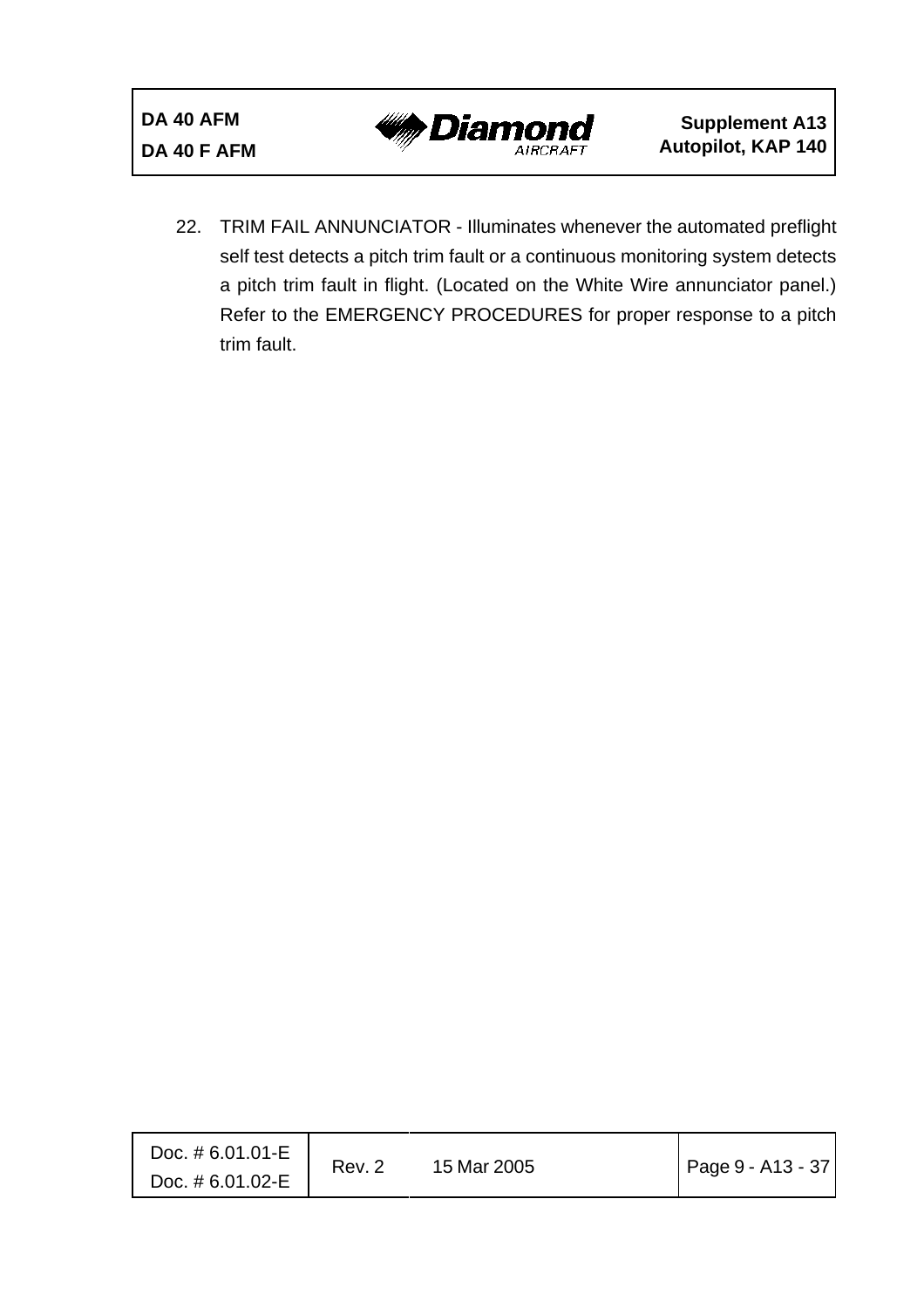

#### **VOICE MESSAGING**

The voice messaging feature provides the pilot with an additional annunciation of normal and abnormal operation of the autopilot system. The voice messages can be heard by the pilot, the copilot and the two passengers over the headsets and also over the cabin speaker. The following voice messages may be heard during operation of the autopilot system, where some messages are only available for altitude preselect flight computers:

- The message 'ALTITUDE' occurs 1000 ft before approaching the selected altitude.
- The message 'LEAVING ALTITUDE' occurs upon a deviation of 200 ft from the selected altitude.
- The message 'AUTOPILOT' occurs when the autopilot has disengaged, either through the pilot, or automatically.
- The message 'CHECK PITCH TRIM' occurs 10 seconds after a continuous flashing of a nose up or nose down trim arrow on the autopilot display panel.
- The message 'AUTOPILOT BARO SET FAIL SET MANUALLY' is a one time message delivered upon detection of an automatic baro set failure.
- The message 'TRIM IN MOTION, TRIM IN MOTION' occurs when the autotrim has been running for more than 5 seconds, and it repeats until the autotrim stops running.
- The message 'CHECK PITCH TRIM' occurs when the KAP 140 System has detected an out-of-trim condition for more than 15 seconds.

| Doc. # 6.01.01-E |        |             |                   |
|------------------|--------|-------------|-------------------|
| Doc. # 6.01.02-E | Rev. 2 | 15 Mar 2005 | Page 9 - A13 - 38 |